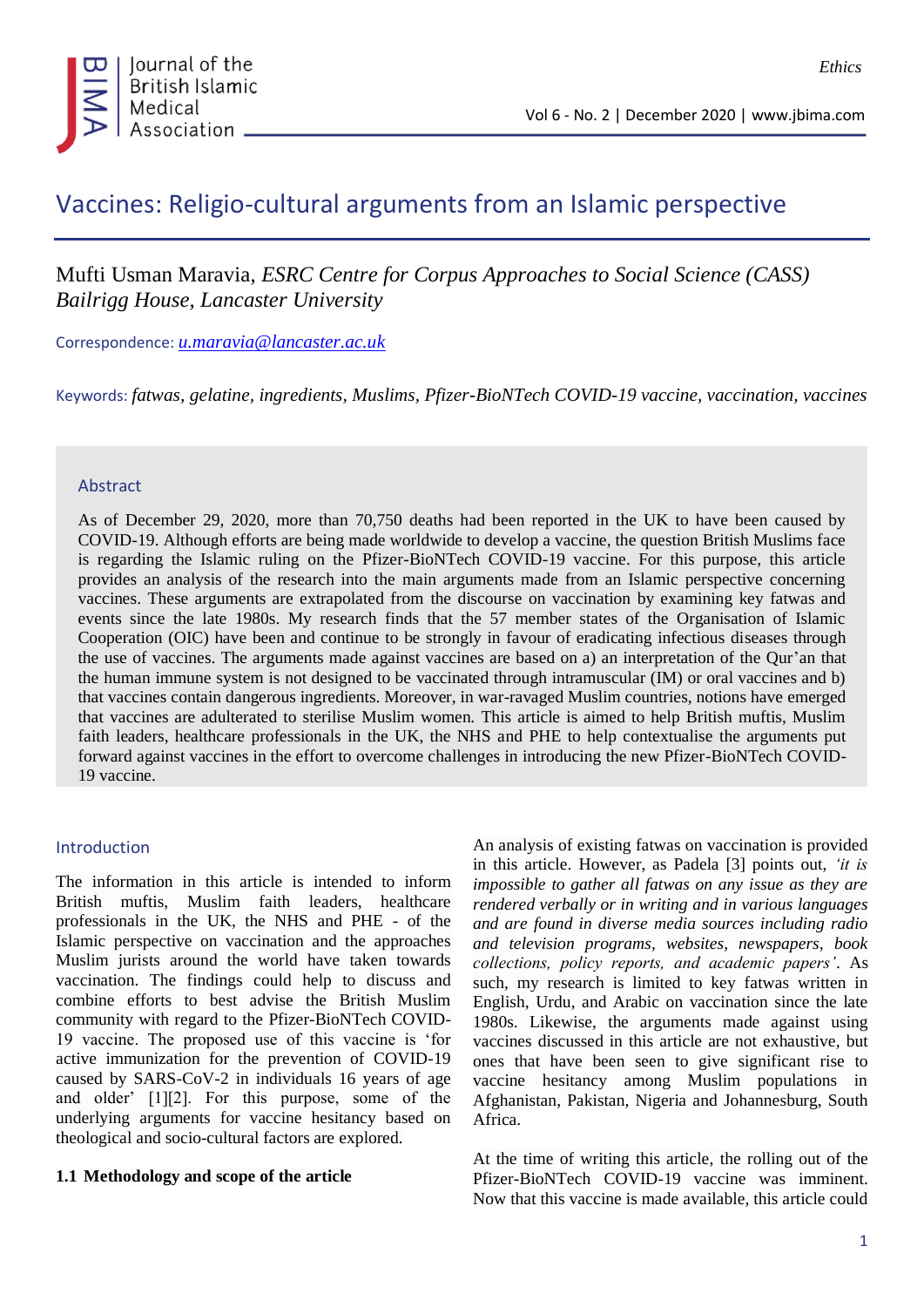

help provide an understanding of why some Muslims may hesitate and refuse this vaccine unless certain religio-cultural requirements are met.

#### **1.2 Outline**

To support vaccination, Muslim jurists have over the past few decades put forward arguments in favour of vaccines. On the other hand, there have emerged arguments against intramuscular (IM) and oral vaccines from non-jurists. Section 2 highlights the efforts of the member states of the OIC to eradicate deadly diseases using vaccines. Section 3 explores key arguments made in favour of vaccines. These arguments include not allowing harm to oneself or others; as well as ensuring that harm to others is prevented. This section also highlights the differences among Muslim jurists concerning the permissibility of the use of gelatine in vaccines. Section 4 examines the arguments and criticisms levelled against vaccines. Arguments selected in this section are ones that appear to have influenced anti-vaccination campaigns among Muslims. Such arguments promote the idea that humans are designed to be treated by natural means such as breast milk and other natural foods. Additional arguments explored in this section include the notion that vaccines contain dangerous ingredients and that they could be adulterated to cause infertility. Section 5 provides a summary of the main arguments for and against vaccines and also contains recommendations for British muftis and medical professionals in the UK to help address vaccine hesitancy now that the Pfizer-BioNTech COVID-19 vaccine is available.

## 2. Promotion of vaccination by member states of the OIC

This section highlights the efforts and campaigns by different Muslim organisations to eradicate known deadly viruses. Different nations continue to tackle this threat in their different ways. Such viruses pose a threat to Muslims in the UK as they do to the rest of the world. Given the statistics of the pandemic, the British Muslim community have been reported to have suffered excess cases and deaths as a result of the SARS-CoV-2 [4]. The efforts and campaigns by different Muslim organisations can help to inform and inspire British Muslims on different ways to handle the COVID-19 crisis.

In February 2014, an Islamic Advisory Group for Polio Eradication (IAG) was launched. This group consisted of the International Islamic Fiqh Academy (IIFA), the Islamic Development Bank (IsDB), and the Organisation of Islamic Cooperation (OIC). The campaign mustered 57 member states of the OIC intending to eradicate polio [5]. The eradication program included promoting the use of intramuscular and oral vaccines, which have proven to be effective. Sheikh Yusuf Al-Qaradawi, Chairman of the International Union of Muslim Scholars, stated that the polio vaccine has been effective in over 50 Muslim countries and that its lawfulness in Islamic law is *'clear as sunlight'* [6].

Vaccination, as a process, gained trust because of the success it showed. In the first half of the  $20<sup>th</sup>$  century, vaccines had been made available against pertussis (1914), diphtheria (1926), tetanus (1938), and influenza (the 1940s). In 1948, pertussis, diphtheria, and tetanus had been combined into one vaccine. Oral polio vaccines (OPV) were made available in 1955 followed by vaccines for measles (1963), mumps (1967), and rubella (1969). In 1971, the MMR vaccination was made available. Over the next two decades, the smallpox vaccine was discontinued because the disease has been effectively eradicated. The Hepatitis B vaccine was made available in 1981 and a vaccine for Haemophilus influenzae type b was made available in 1985.

Bearing in mind that vaccines are effective, the question that requires answering is  $-$  is providing or receiving vaccination a religious obligation? A difference of opinion exists regarding this question. The two major opinions worthy of mention include a) One is not required to take medication, especially if taking medication would bring unwanted side effects, and b) giving and receiving medication is praiseworthy and an act that is viewed to be honourable as well as seen to be making skilful use of the knowledge applied by humans. Whilst these two opinions are easily applicable to many diseases and illnesses, the circumstances during a pandemic are different. This difference is based on the fact that if an infected individual does not seek a cure, there is a risk of transmitting the disease to others simply through touch and exhalation.

On this note, in 1992, the International Islamic Fiqh Academy (IIFA) discussed medical treatments including vaccination. Resolution 67 states that among the objectives of Islamic law is the preservation of life. Accordingly, when not seeking medical treatment may lead to infecting others or causing death to others, then in such cases seeking medical treatment may be considered a religious obligation. The resolution further states that *'A ruler may impose medication in certain cases, as in*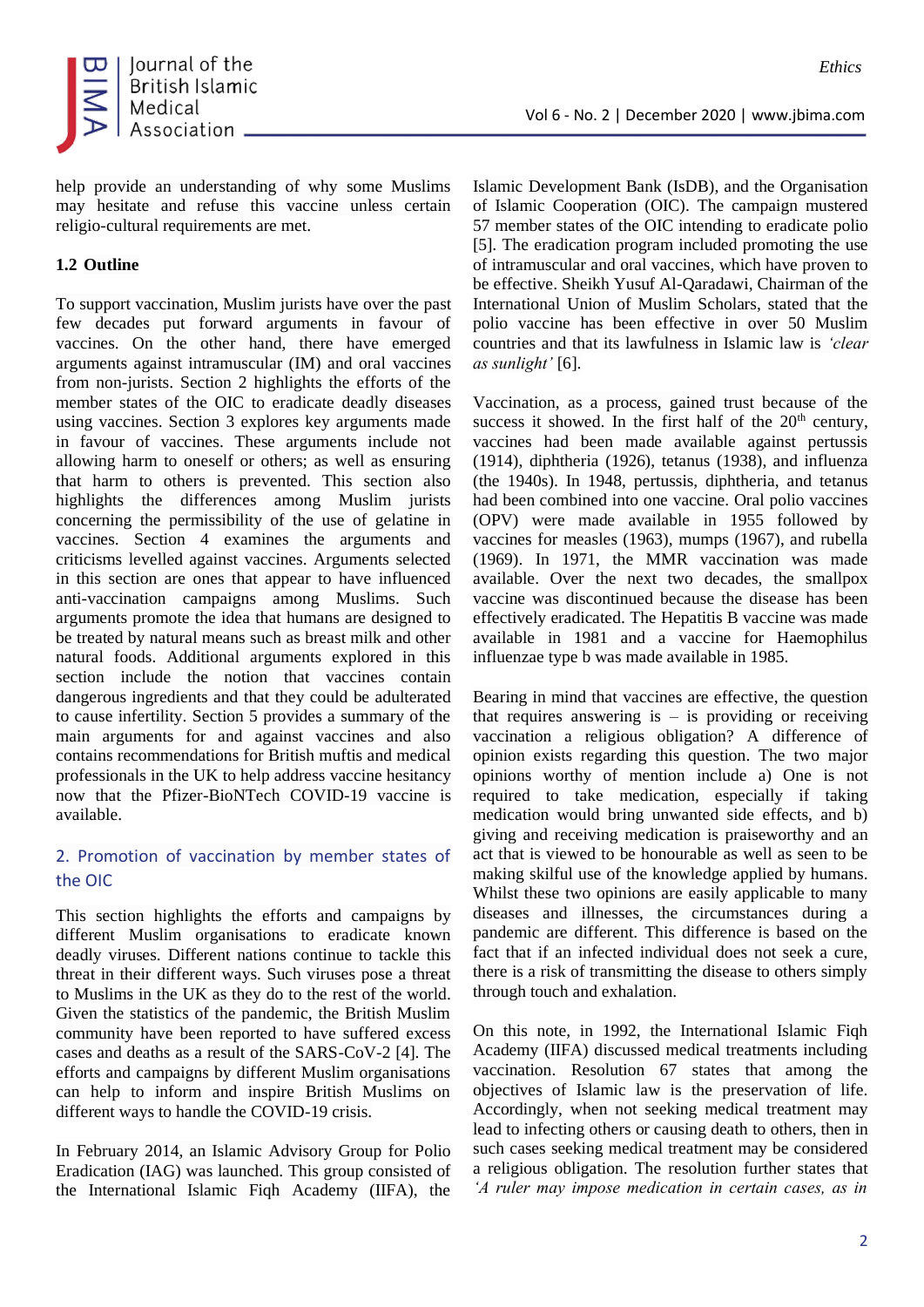

*the case of infectious diseases and preventive health measures'* [7].

Consequently, in 2016, the Fatwa Committee of Perlis in Malaysia [8], which is one of the member states of the Parliamentary Union of the OIC (PUOICM), stated that vaccination is an Islamic obligation:

*'Parents have the duty to protect their children from any form of harm. As of date, the vaccination of children has been proven the most effective ways in protecting children from infectious bacterial diseases such as measles, polio, influenza, meningococcal, diarrhea and others. It is considered a religious obligation (wajib) for parents or guardian to protect their children against these illnesses through vaccinating them. Any negligence of this duty on the part of the parents or guardian that may lead to any form of harm to the child is considered committing a sinful act. In addition, refusing to take any preventive measure to protect the society from such illnesses is also another form of sinful act.'*

Although obligatory vaccines may be viewed as impinging on individual freedoms, an alternative approach to ensure public safety could be to restrict certain privileges. For instance, to obtain a Hajj or Umra visa, vaccination against certain viruses are required by the Saudi government. Likewise, Qantas Airways Limited, for instance, announced that vaccination will be required for passengers to fly on their airline [9].

Furthermore, Muslim organisations reacted to the rise in vaccine hesitancy in South Africa. Anti-vaccination sentiments among South African Muslims appear to have been introduced by Dr Abdul Majid Katme (2011), a British retired psychiatrist who argues that immunising children by means of vaccines is a form of *'medical assault'*. Katme also argues that IM vaccines could lead to a permanent loss of the immune system in children as a direct result of vaccination being a *'fatally-flawed system of intervention'*. Katme's ideas are further disseminated through the 'MajlisUlema - Voice of Islam' website. Paradoxically, this website does not quote Muslim jurists on the topic of vaccines. Moreover, the articles describe vaccines to be *'dirty'* [10], *'toxic'* [11], and *'satanic'* [12] as well as vaccine manufacturing as *'witchcraft'* [10] and manufacturing companies as *'devils'* [12]. Moreover, pamphlets containing Katme's ideas were circulated in print among the Muslims of Johannesburg.

In response, Dr Ebrahim Khan, president of the Islamic Medical Association of South Africa (IMA SA) stated that *'The IMA distances itself from any of these* 

*campaigns that advise people not to vaccinate …. The IMA position is that vaccination is an essential tool in the prevention of disease'* [13]. Additionally, three more fatwas were issued by Mufti Ebrahim Desai of South Africa in support of vaccination in 2012. The debate on vaccination was mostly academic in South Africa, however, the anti-vaccination campaigns in Pakistan had resulted in the killing of health workers attempting to administer polio vaccines.

Consequently, in 2013, meetings on the theme of 'Polio Eradication in the Light of Islam' were held at the International Islamic University in Islamabad in collaboration with Al-Azhar University. The consultation report concluded that the OPV available in Pakistan do not contain any 'haram' content. It was also concluded that vaccines do not have any content that causes infertility, early adulthood, or lead to any other health disorders [14]. The consultation was also followed by a fatwa issued by Jamia Dar-ul-UloomHaqqania permitting vaccines - in light of recommendations from Muslim physicians [15]. Likewise, Mufti Muhammad Naeem of Jamia Binoria, Karachi is also reported to have said in relation to OPV that *'In the past, I too had suspicious [sic] about the vaccine, but not anymore … This vaccine saves children from lifetime disabilities and other preventable diseases'* [16].

The efforts to support vaccination campaigns to eradicate viral diseases mentioned in this section illustrate the value of vaccines to the Muslim states that are members of the OIC.

#### 3. Arguments in favour of preventative measures

*'La darar wa la dirar'* – 'One should neither suffer harm nor cause harm to others'. This Islamic jurisprudential maxim serves as the underlying argument in favour of finding solutions to eradicate infectious diseases. Since medication and treatment involve a degree of pain and discomfort, this maxim refers to serious harm. In relation to SARS-CoV-2, according to this maxim, an individual should not suffer from the virus as a result of negligence in safety procedures. Likewise, an individual showing symptoms of COVID-19 must take every precaution by maintaining social distancing and self-isolation to ensure that the virus is not transmitted to another individual. As COVID-19 is a novel case, precedents of implementing this maxim can be found in relation to other diseases.

#### **3.1 Offering medical treatment**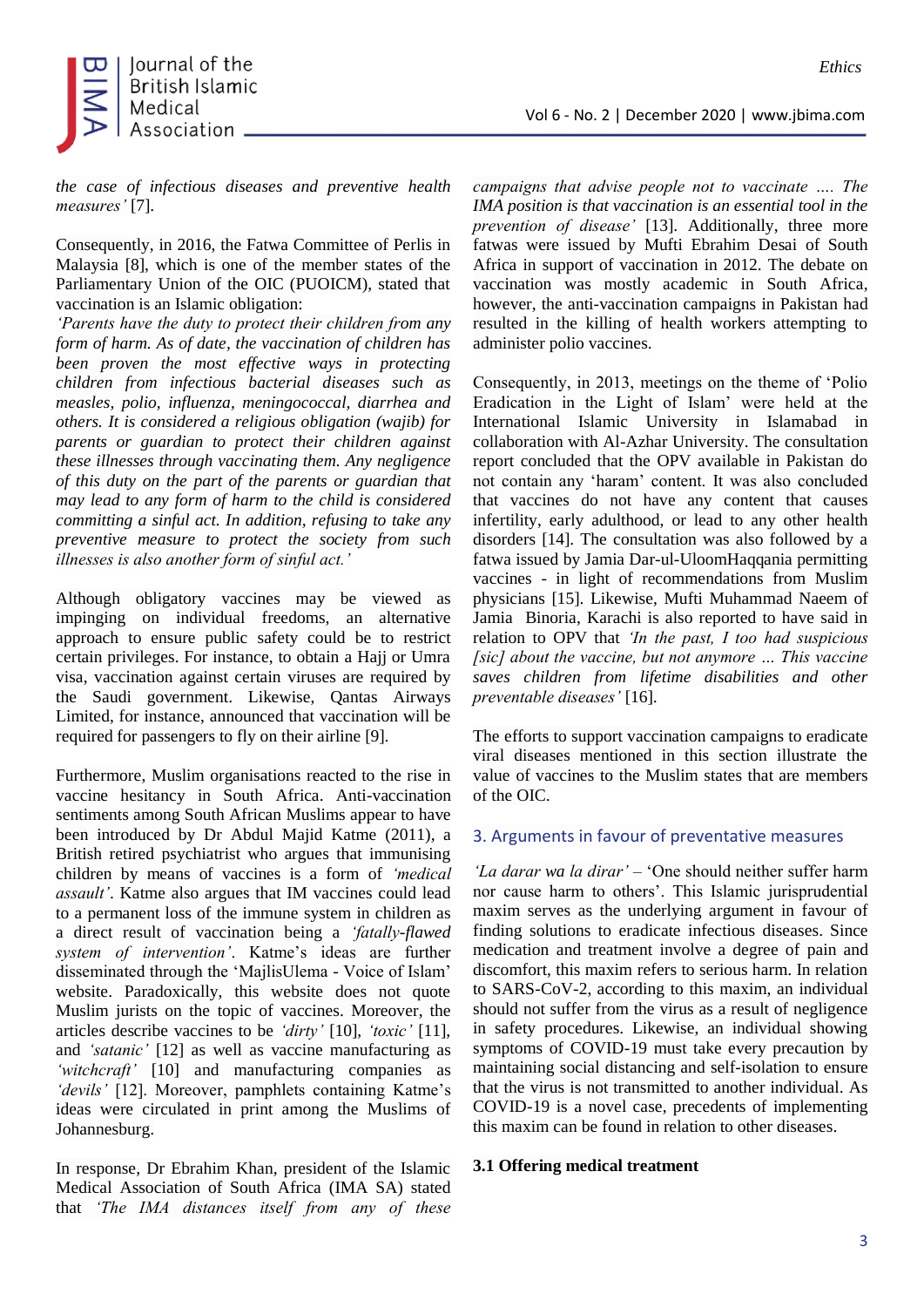

Muhammad Rasulullah, the Prophet of Islam (Peace be upon him), himself often encouraged people to seek medical treatment and prescribed exact steps that needed to be taken. A compilation of such medical advice forms the *'Al-Tibb an-Nabawi'* literature - meaning 'Prophetic medicine'. Such encouragement of seeking medication is also in agreement with the Qur'an wherein the prophet Ayyub (Job), who had been patient with his illness, was instructed to seek a cure [17].

This aspect of Muhammad Rasulullah's teachings served as the basis for a fatwa by Sheikh Bin Baz [d.1999] in favour of vaccines. By 1988, polio was endemic in 125 countries [18]. Bearing in mind the success of the smallpox vaccine and the spread of polio, a timely fatwa was issued in 1989 by the then grand mufti of Saudi Arabia Abdullah Bin Baz. This fatwa was presented at the King Faisal Hospital in Ta'if and encouraged immunisation before the onset of diseases [19]. The fatwa was based on the teaching of Muhammad Rasulullah that eating seven dates in the morning could prevent one from harm [20]. This hadith also supports another hadith, which states that *'We are a people who do not eat until we are hungry. And if we eat, we do not eat to our fill'*. Pieces of advice such as these from the hadith literature reinforce the legal aphorism *sadd-uldhara'i* meaning blocking the means to something harmful and further establishes the medical maxim 'prevention is better than cure' [21]. Also, based on the fact that Muhammad Rasulullah himself advised preventative measures such as 'hijama' meaning cupping, seeking such measures is evidently praiseworthy for Muslims [22]. Taking preventative measures is also strongly recommended in the Qur'an - *'be fully prepared against dangers'* [23]. Having discussed in this subsection, the first part of the maxim, which dictates 'One should neither suffer harm', the following subsection discusses the second part of the maxim that dictates 'nor cause harm to others'.

#### **3.2 Avoiding causing harm**

In terms of prevention, using intramuscular and oral vaccines is a novel manner of immunising the body, an option that did not exist in the  $7<sup>th</sup>$  century, during the lifetime of Muhammad Rasulullah. Given this background, there is no mention of IM or oral vaccines in the Qur'an. Nevertheless, in the hadith literature, which is the collection of texts believed to contain sayings, traditions, and the recorded actions of Muhammad Rasulullah, there exists advice in relation to personal hygiene. Strong emphasis can be found on thoroughly washing the hands after defecating, before ingesting any food, and before congregating with others to pray. In relation to infectious diseases, Muhammad Rasulullah instructed 'not going to a region where an epidemic has broken out, nor to leave from a place where an epidemic has already spread'. Accordingly, one of the most important messages in the Shari'a is to prevent harm – in order to preserve human lives.

Vol 6 - No. 2 | December 2020 | www.jbima.com

A collective public effort is valued more than individual choices during pandemics according to Islamic law. This collective effort focuses on the best possible outcome for the public as could be implied from Muhammad Rasulullah's advice wherein he instructed his followers to not leave an infected place - to help prevent the spread of infection to others. Muhammad Rasulullah also recommended keeping a spear's distance from an infected person; this distance is about two meters [24]. Likewise, when individuals become a health risk for other worshippers, then such individuals may need to be prevented from attending mosques. Camels are among the most valued possessions of the Arabs, especially the bedouins, and within this context, Muhammad Rasulullah emphasised that 'no diseased camel should come near a healthy one' [25]. The legal maxim derived from such instructions is that one should neither expose oneself nor others to any harm.

Based on the maxim of avoiding serious harm, Ja'far al-Sadiq [d.765] advised that when an epidemic strikes a congregation of a mosque, then those who did not attend the mosque - must distance themselves from those who did attend the mosque. As for those in the congregation who are already infected, they should be quarantined [26]. In relation to Friday prayers, Al-Naysapuri [d.875] states that scholars unanimously agree that Friday prayers are neither required for women nor the sick [27]. The ruling is perhaps because women would tend to the care of children and the elderly in the family, who would have been most vulnerable to infections. In extreme cases, where a disease is characterised as epidemic or pandemic, stricter measures may be required by authorities. An example of such a measure is to distance infected individuals from the healthy public. Ibn Battal [d.1057] adds that lepers can be prevented from entering mosques and Suhnun [d.854] stated that the Friday prayers are waived for the leper [28].

Such ethico-legal constructs are employed by jurists to ensure actions do not lead to reprehensible ends [29]. Dispensations for the leper demonstrate that although leprosy is not highly contagious, the mental well-being of the leper, as well as that of the general public, is equally worthy of consideration. Furthermore, keeping a physical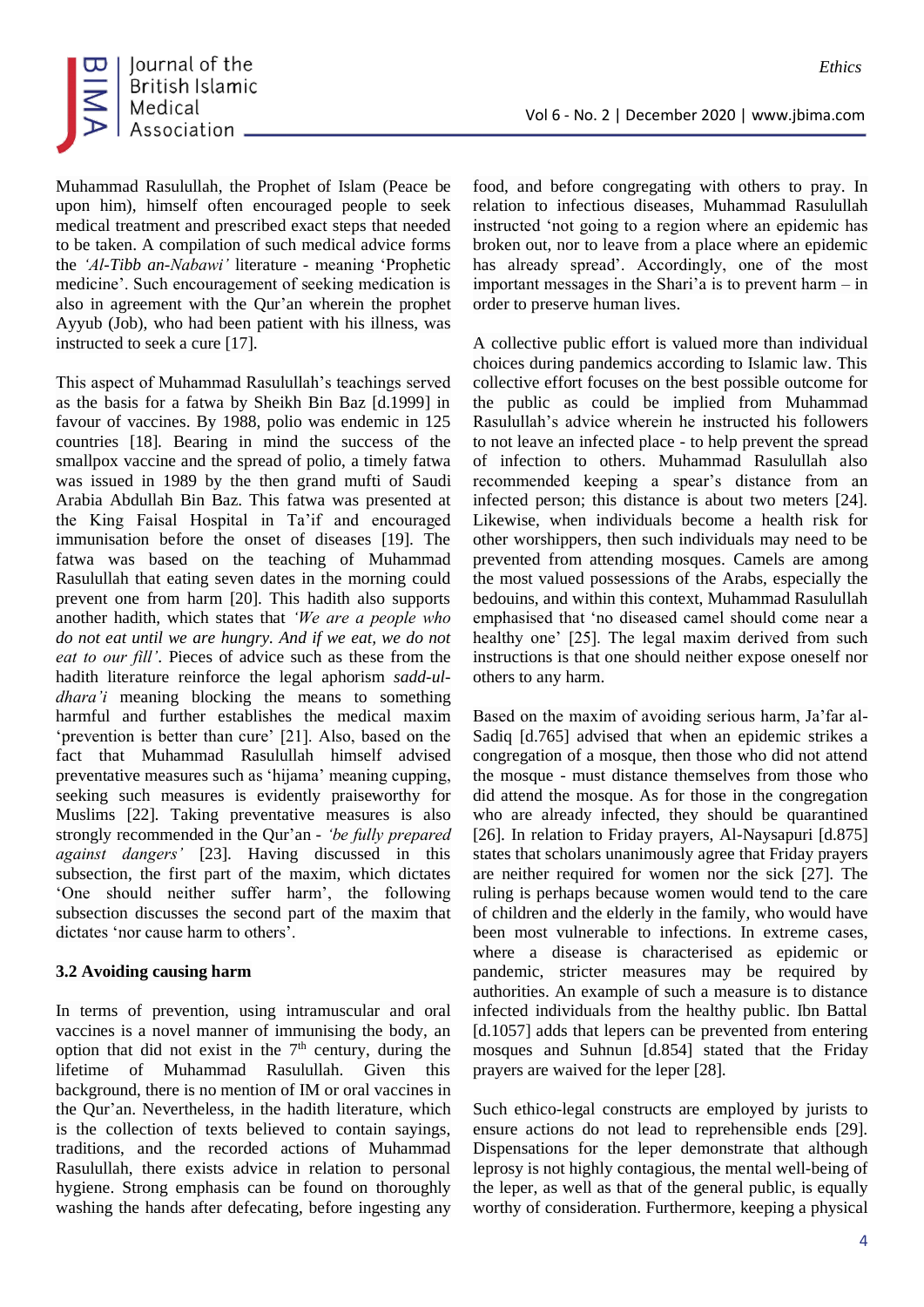

distance between the leper and the public also sends out a message of caution. By contrast, the other extreme would be to deny infectious diseases altogether – possibly leading to negligence in hygiene and increasing the risk of spreading contagious diseases. In relation to known infectious diseases like measles and polio, a nation could be divided into those who have been vaccinated and those who have not. Such division can give rise to fears of infections spreading between those that have not been immunised by vaccination.

The importance of avoiding causing harm to others can be seen from the teachings of Muhammad Rasulullah wherein individuals are taught to respect each other in mosques by avoiding bringing in foul smells. Ibn Abd al-Bar [d.1071] explained that some individuals who ate an onion would be asked to distance themselves as far as Al-Baqi cemetery [30]. One of the reasons for such distancing could be to avoid causing discomfort to the congregation. Reason would necessitate then that an individual could be asked to distance from the congregation for a number of reasons. Among the reasons could be that an individual suffers from an infectious disease or exhibits behaviour or symptoms and thereby causing fear or inconvenience to a congregation. Applying this reasoning to curb the spread of SARS-CoV-2, the Secretary-General of the Muslim World League Mohammed al-Issa highlights that *'The Islamic Sharia advises people whose mouths smell after eating to not go to communal prayer let alone if they were infected with a fatal virus which everybody has been warned about with no exceptions'* [31].

#### **3.3 Autism in children**

Based on the maxim of 'causing no harm', an argument made against vaccines is that they are believed to potentially cause autism in children. Hussain et al. [32] and Hotez [33] point out that a publication in 'The Lancet' by a former British doctor and researcher, Andrew Wakefield [34] is responsible for the belief that autism can be caused by the MMR vaccine. However, the British Medical Association ethics committee and the House of Commons Science and Technology Committee found Wakefield's conduct to be *'unethical'* and found *'equally strong evidence of failure and incompetence by the research ethics committee'* [35]. Furthermore, a conflict of interest was discovered whereby Wakefield had received funding from litigants against vaccine manufacturers [32]. The editor of The Lancet also retracted Wakefield's study declaring it *'utterly false'* and, consequently, the UK Medical Registry banned Wakefield from practising medicine in the UK [32]. Hussain et al. [32] argue that such *'demonisation of vaccines'* has spread through social media and television talk shows and have resulted in a drop in vaccination in some Western countries. Furthermore, Hussain et al. [32] describe Wakefield's claims to be *'the most damaging medical hoax in 100 years after bringing about outbreaks of diseases otherwise eradicated'*.

Subsequently, over 5,000 cases were raised with the National Vaccine Injury Compensation Program (NVICP) in which the cause of autism was believed to have been vaccination. These complaints led to the Omnibus Autism Proceeding in which six of the strongest cases were examined. The cases were heard by the Special Masters of the United States Court of Federal Claims, who in 2009, concluded that there was no link between vaccines and autism [36].

Additionally, Bukhari et al. [37] point out that the belief that autism is caused by vaccination is based on the use of a very small quantity of mercury and aluminium. The Children's Hospital of Philadelphia states that *'breast-fed infants ingest about 7 milligrams, formula-fed infants ingest about 38 milligrams, and infants who are fed soy formula ingest almost 117 milligrams of aluminium during the first six months of life'.* By contrast, *'infants receive about 4.4 milligram of aluminium in the first six months of life from vaccines'*[38].

Additionally, the OVG states that thimerosal had been used in vaccines as a preservative to stop the growth of bacteria and fungi but has been removed as a precaution since 1999 [39]. Rahman [40] highlights that in 2014, a study involving over a million children in Australia found that there was no evidence to show that thimerosal causes autism. Moreover, the American Academy of Paediatrics has compiled a comprehensive list of research on studies about the general safety of vaccines [41].

In terms of risks that vaccination may carry, the CDC [42] concedes the fact that although *'Vaccines are the best defence we have against infectious diseases … no vaccine is actually 100% safe or effective for everyone because each person's body reacts to vaccines differently'*. The CDC highlight that *'serious side effects are very rare and occur in about 1 out of every 100,000 vaccinations and typically involve allergic reactions that can cause hives or difficulty breathing'* [42]. Regarding the Pfizer-BioNTech COVID-19 vaccine, studies involving 42,000 people indicate high efficacy without any serious side effects reported [43].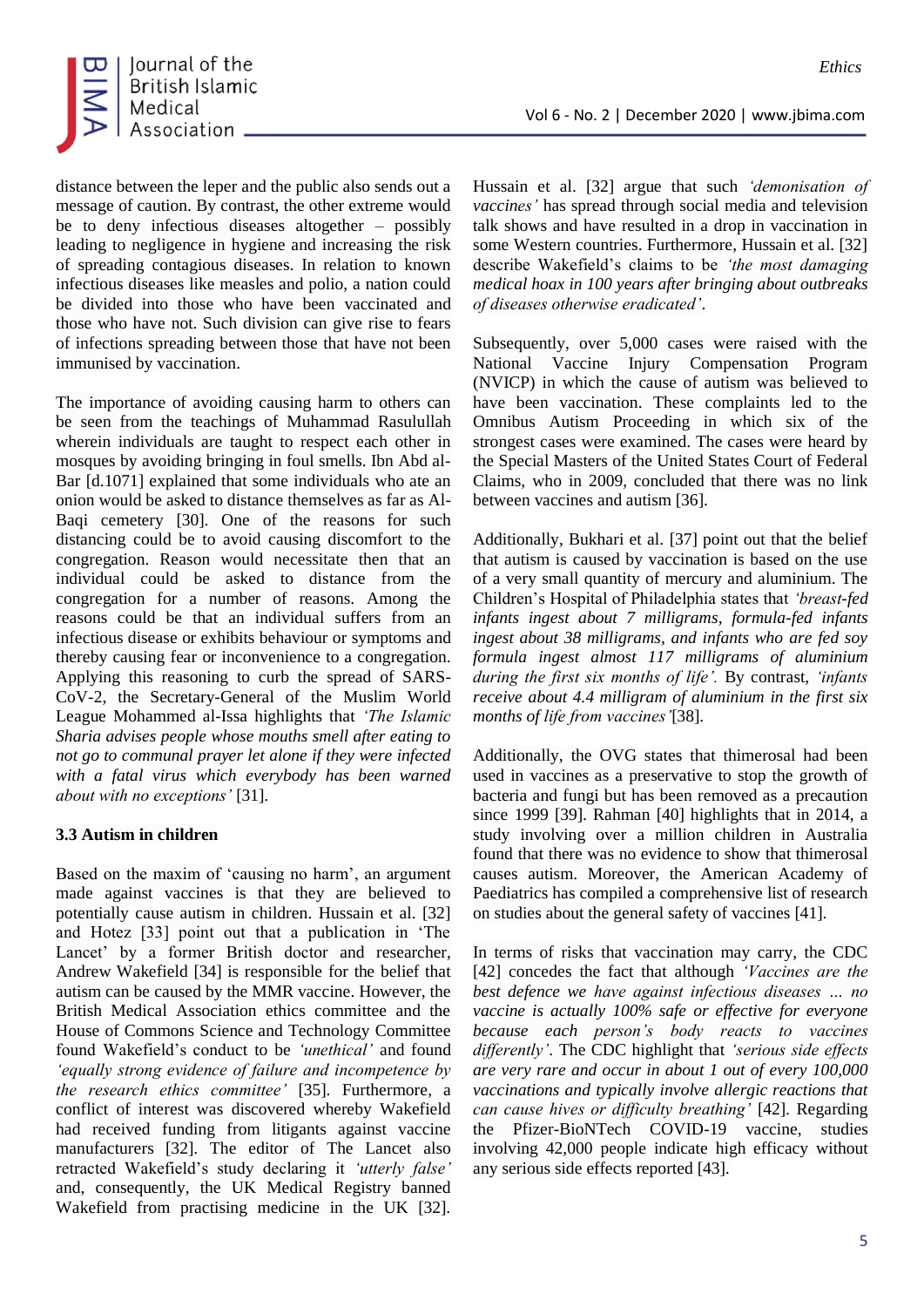

Vaccines today are believed to be the safest they have ever been and clinical trials are believed to be rigorously monitored by the FDA prior to approval [42]. The Joint Committee on Vaccination and Immunisation (JCVI) stated: *'Given the lack of evidence, the JCVI favours a precautionary approach, and does not currently advise Covid-19 vaccination in pregnancy'* [44]. The Medicines and Healthcare products Regulatory Agency also advised that *'Any person with a history of a significant allergic reaction to a vaccine, medicine or food (such as previous history of anaphylactoid reaction or those who have been advised to carry an adrenaline autoinjector) should not receive the Pfizer/BioNTech vaccine'* [45]. The Pfizer-BioNTech vaccine has also been added to the Vaccines Damage Payment Scheme and any adverse reactions experienced can be recorded for monitoring purposes via the Yellow Card Scheme [46]. The 'vaccine damage payment' scheme in the UK is designed to pay a £120,000 tax-free payment to individuals who are severely disabled as a result of vaccination [47].

Nevertheless, case studies do matter. One failed vaccination can affect a large number of families when they have witnessed a negative experience first-hand. For instance, if a child is affected by a vaccination directly or by coincidence, parents, family members, and friends may focus on the statistics related to those that are affected by vaccines rather than focus on the number of successful vaccinations. However, there appears to be a greater risk of the population being killed by an infectious disease than being seriously affected by a vaccine.

#### **3.4 Concerns over vaccine contents**

From the foregoing discussion, the importance of preventing harm to oneself and others is an established notion in Islamic jurisprudence. Nevertheless, before a form of treatment is promoted, Muslim jurists examine the details of the treatment to determine whether it is Shari'a-compliant. As such, Muslim jurists differ over which vaccines are Shari'a-compliant. Although subsections 3.4.1 and 3.4.2 discuss the ruling of gelatine and human cells in vaccines, the MHRA confirms that the Pfizer-BioNTech COVID-19 vaccine does not contain any components of animal origin. Likewise, no product used in the vaccine is derived from foetal cell lines [48].

## **3.4.1 Concerns over gelatine use in vaccines**

Regarding vaccines, Muslims are concerned with the contents. These concerns include ensuring that vaccines do not contain 'haram' ingredients, meaning ingredients

Vol 6 - No. 2 | December 2020 | www.jbima.com

prohibited in Shari'a law. However, classifying an ingredient may result in different scenarios. On the one hand, there is a possibility that all Muslim jurists unanimously agree that an ingredient is haram. Alternatively, there could exist a difference of opinion on whether an ingredient is halal or haram. Moreover, another layer that is added to the discussion is the degree of need – that is the repercussions that would follow if the ingredient was not used. If the need is shown to be extreme, then the impermissibility of the ingredient may be exempted under the circumstances and would be allowed for use in medication.

One such contentious ingredient is porcine gelatine or gelatine from an animal that was not slaughtered according to the criteria required to make the product 'halal' meaning permissible. Additionally, another factor with regard to allowing denatured porcine gelatine is the manner in which the vaccine is taken. Nasal sprays or oral vaccines may be viewed by some Muslims as resembling the act of consuming gelatine and, therefore, may observe greater caution. Other factors that are considered by Muslim jurists include the severity of a disease, the reproduction rate of a virus, and the effectiveness of vaccines. Furthermore, even if an ingredient like denatured porcine gelatine was permitted or made an exception due to lack of alternatives, unwanted health risks are still assessed before treatment is encouraged.

The European Council for Fatwa and Research (ECFR) allowed the use of trypsin given the fact that not using it would have major repercussions. Trace amounts of trypsin, an enzyme derived from pork pancreas, had been used in vaccines to help immunise children against polio [49]. In 2003, this issue was discussed at the 11th Ordinary Session of ECFR that was held in the Islamic Center (Stockholm, Sweden) under the presidency of Sheikh Yusuf al-Qaradawi, the President of the Council. The fatwa concluded that the vaccine could be used '*therapeutically and preventively'* and added that *'the prevention of its use would lead to major evil and destruction'* [50]. The inference that could be made from this fatwa is that the use of trypsin is haram but has been allowed due to the lack of an effective alternative. On the other hand, the discussion on denatured porcine gelatine differs in nature.

Whereas the starting point for the ECFR with regard to trypsin is haram, the starting point of denatured porcine gelatine depends on different points of view. On the one hand, porcine gelatine is viewed as haram whereas, on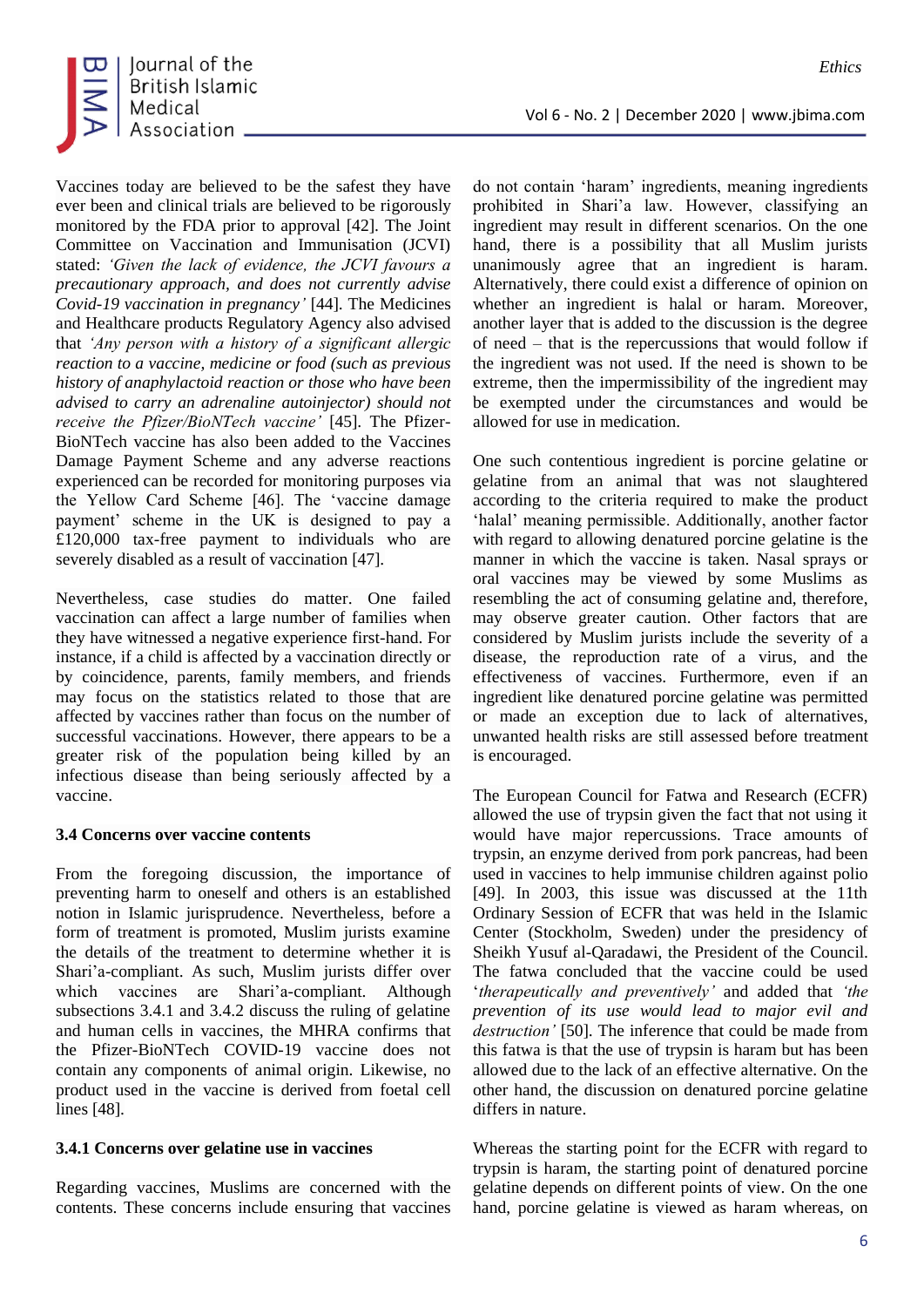

the other, denatured porcine gelatine is viewed as halal. In the latter case, there is no question of need or circumstances because the ingredient is regarded to be permissible ab initio. In 1995, in the 8th Medical Fiqh Seminars organised by the Islamic Organization for Medical Sciences Kuwait, clarification was provided that gelatine and pig fat are permissible when their properties have been transformed [51]. This view was also reiterated at the  $9<sup>th</sup>$  medical figh seminar [51] as well as at the 23rd Ordinary Session of the ECFR held in Sarajevo [50].

Moreover, in Kuwait 1995, WHO convened a seminar to discuss 'The judicially prohibited and impure substances in foodstuff and drugs'. 112 Muslim jurists and experts attended the seminar including Sayed Tantawi (the then grand mufti of Egypt), Mohammad Al-Habeeb Ben Al-Khojah (Secretary-General of the Islamic Fiqh Academy in Jeddah), Mufti Mohammad Taqi Uthmani (Head of the Judicial Council in Pakistan) as well as the late Ayatollah Sheikh Mohammad Mahdi Shamseddine (then Head of the Supreme Islamic Shiite Council in Lebanon) [52]. The conclusion was that *'The Gelatin [sic] formed as a result of the transformation of the bones, skin and tendons of a judicially impure animal is pure, and it is judicially permissible to eat'* [51]. Accordingly, vaccines containing denatured porcine gelatine was considered to be permissible. Although 'permissibility' was the starting point for the scholars at the abovementioned seminar, this view continues to be contentious [53]. Perhaps further evidence would help to clarify that complete transformation takes place. However, the ECFR put forward the argument that in order for gelatine to be permitted, a complete transformation is not required.

The ECFR fatwa alludes to the Islamic ruling that when *'water exceeds the amount of two qullas (a measure) it carries no filth'*. Bearing this maxim in mind, the IIFA declared that *'the very tiny amount of the added trypsin* [assuming it was unlawful] *is too little to have any effect, according to the rule, while filth exists in it'* [50]. The Islamic Figh Academy India also reiterated in their 14<sup>th</sup> fiqhi seminar that was held in 2004 that when gelatine transforms into a distinctly different substance from its parent substance, then it is permissible for use [54]. On this note, even vinegar, which is a chemical transformation in which ethanol is converted to acetic acid, can still contain trace amounts of alcohol [55] yet vinegar is permitted by Muslim jurists

#### **3.4.2 Human cell strains in vaccine development**

According to Olshansky and Hayflick [56], possibly over 4.5 billion cases of polio, measles, mumps, rubella, chickenpox, shingles, adenovirus, rabies and hepatitis A infections worldwide were averted by using the cell strain WI-38, saving 10.3 million lives. The cell line was created from a human foetal lung that was derived by Leonard Hayflick at the Wistar Institute in Philadelphia after a surgical abortion. A cell from the lung was then replicated to produce healthy and stable human cells to make vaccines. Similarly, the MRC-5 cell line was also taken from an abortion in 1966. With nearly 50 years passing, Dr Paul Offit [57], the director of the vaccine education center at the Children's Hospital of Philadelphia stated that *'There are perhaps nanograms of DNA fragments still found in the vaccine, perhaps billionths of a gram… You would find as much if you analyzed the fruits and vegetables you eat'*.

Vol 6 - No. 2 | December 2020 | www.jbima.com

Despite the widespread benefit of the procedure used over nearly half a century ago, it continues to receive criticism. Although the abortion was elective, the consent to use cells in vaccine research was presumed. As such, this approach raises ethical concerns over using human cells without explicit consent and whether the use of vaccines containing newer generations of the cell is Shari'a-compliant.

In relation to the use of foetal cells, the Islamic jurisprudential maxim *'yughtafaru fi'l baqaa ma la yughtafaru fi'l ibtida'* may be applied [58]. The maxim means - that which was initially disallowed to commence may be permitted once commenced. This maxim means that an action may be prohibited, however, once the action has commenced, benefitting from the after-effects of the action is not prohibited. An application of this maxim can be found for instance in rulings pertaining to an individual intending to perform pilgrimage. Upon intending to become a 'muhrim' (pilgrim), hunting is prohibited. However, if one hunted first and then intended to become a pilgrim, the individual would still be permitted to slaughter and eat of the animal. Although it was prohibited for the individual to commence hunting after intending pilgrimage, consuming the meat after intending pilgrimage is permitted.

Likewise, another example can be found in Muhammad Rasulullah himself applying the rule. Muhammad Rasulullah himself was not permitted to receive charity. As such, any meat that was offered by way of charity was not permitted for him. On one occasion, Muhammad Rasulullah asked if there was food and he was informed that the only meat available was that which was given to a lady by way of charity. Muhammad Rasulullah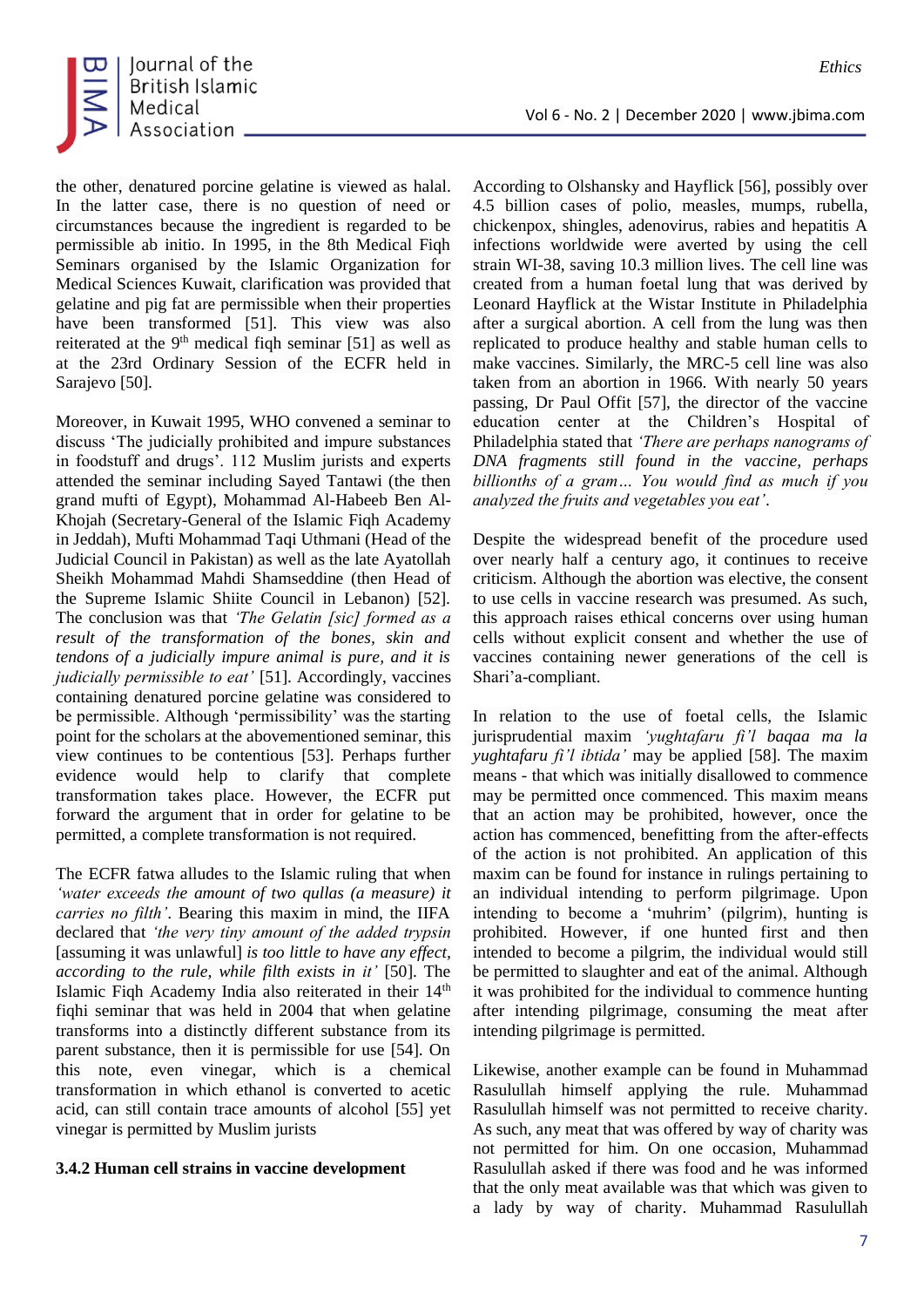

responded that the meat was given in charity to the lady but should this lady offer the meat now as a gift, then this would not be forbidden for him [59]. Applying this rule to vaccines, although the manner in which the foetal cells were derived to create the WI-38 and MRC-5 cell lines is questionable, the use of the reproduced cells would be permitted according to the maxim in focus.

This discussion around the use of gelatine and human cells challenge only the procedure of how vaccines are manufactured and do not challenge the permissibility of using vaccines per se i.e. vaccines are permissible provided that its contents are permissible. The next section explores arguments that view IM and oral vaccines as impermissible irrespective of their ingredients.

## 4. Arguments against intramuscular and oral vaccines

Several key arguments and criticisms have been levelled against IM and oral vaccines. These include the idea that humans are designed to naturally develop immunisation through natural means only; that breast milk is a safer alternative, and that IM and oral vaccines are dangerous. Each of these arguments will be discussed and critiqued in this section.

#### **4.1 Developing immunity through natural means**

The argument that humans require no intramuscular or oral vaccines is based on the idea that humans are designed to naturally develop immunisation against viruses without the need to resort to such artificial means [60]. The idea stems from the verse in the Qur'an: *'We have indeed created man in the best of moulds'* [61]. As such, Hamdan argues that the human body is believed to be *'miraculous in nature and more amazing than any scientific advancement that man can achieve'*. Accordingly, Hamdan implies that immunisation via IM or oral vaccines is to assume that the human body is not *'perfect'* [60]. Hamdan's interpretation of the Qur'an is that God has created humans perfectly. Hamdan claims that administering IM or oral vaccines implies that *'the body is not "perfect" enough to withstand infectious diseases'*. Furthermore, Hamdan adds that 'chances are that they will only disturb the system and introduce an imperfection'. As an alternative, Hamdan argues that breast milk is the best form of vaccination.

## **4.2 Breast milk**

Based on the Qur'an [62], Hamdan argues that breast milk for two complete years is the most beneficial substance for a baby. Breast milk contains essential nutrients and provides antibodies to strengthen the immune system to protect against diseases. Hamdan also recommends healthy and pure foods such as honey, black seed, dates, and olive oil.

Furthermore, Hamdan's main contention with vaccines appears to be that they contain toxic chemicals. These chemicals include formaldehyde, mercury (thimerosal), and aluminium phosphate, all of which Hamdan claims could accumulate within the body leading to cancer, neurological damage, and even death. In support of this view, Katme [63] argues that as long as one observes personal hygiene and consumes a healthy diet, the natural design of the body would destroy viruses.

Whilst breast milk appears to be the purest and the healthiest form of vaccination, it may not be possible for all babies. Moreover, breast milk itself may also transfer viruses. For instance, HIV and Hepatitis B could be transmitted via breast milk. Furthermore, not all babies may have the option of consuming healthy breast milk. On the other hand, Ebrahim [64] points out that although there are great benefits in breast milk, vaccination by injection provides additional protection. As for the use of toxic chemicals in vaccines, these chemicals are used in amounts that are known to not cause any serious harm. Three chemicals that are highlighted as being most harmful in vaccines include formaldehyde, thimerosal, and aluminium phosphate.

## **4.3 Dangerous chemicals**

Formaldehyde is used to kill and inactivate germs and viruses. When a germ or a virus strain is used in a vaccine, it needs to be killed or weakened prior to adding it into the vaccine. For instance, in the polio vaccination, the poliovirus strains are inactivated using Formaldehyde (FA). According to a study by Nei et al. [65], *'low concentrations (0.01–0.1%) of formaldehyde are sufficient to induce formation of amyloid-like tau aggregates, which can induce apoptosis of both SH-SY5Y and hippocampal cells'*. However, after the creation process of the vaccination, only 0.02% FA or less may remain in the vaccine and that too in a liquid form known as formalin. Furthermore, a study by East Carolina University found that a single dose of 200 μg of formaldehyde *'in a model 2-month-old infant'* is *'completely removed from the site of injection within 30 min [sic]'* [66].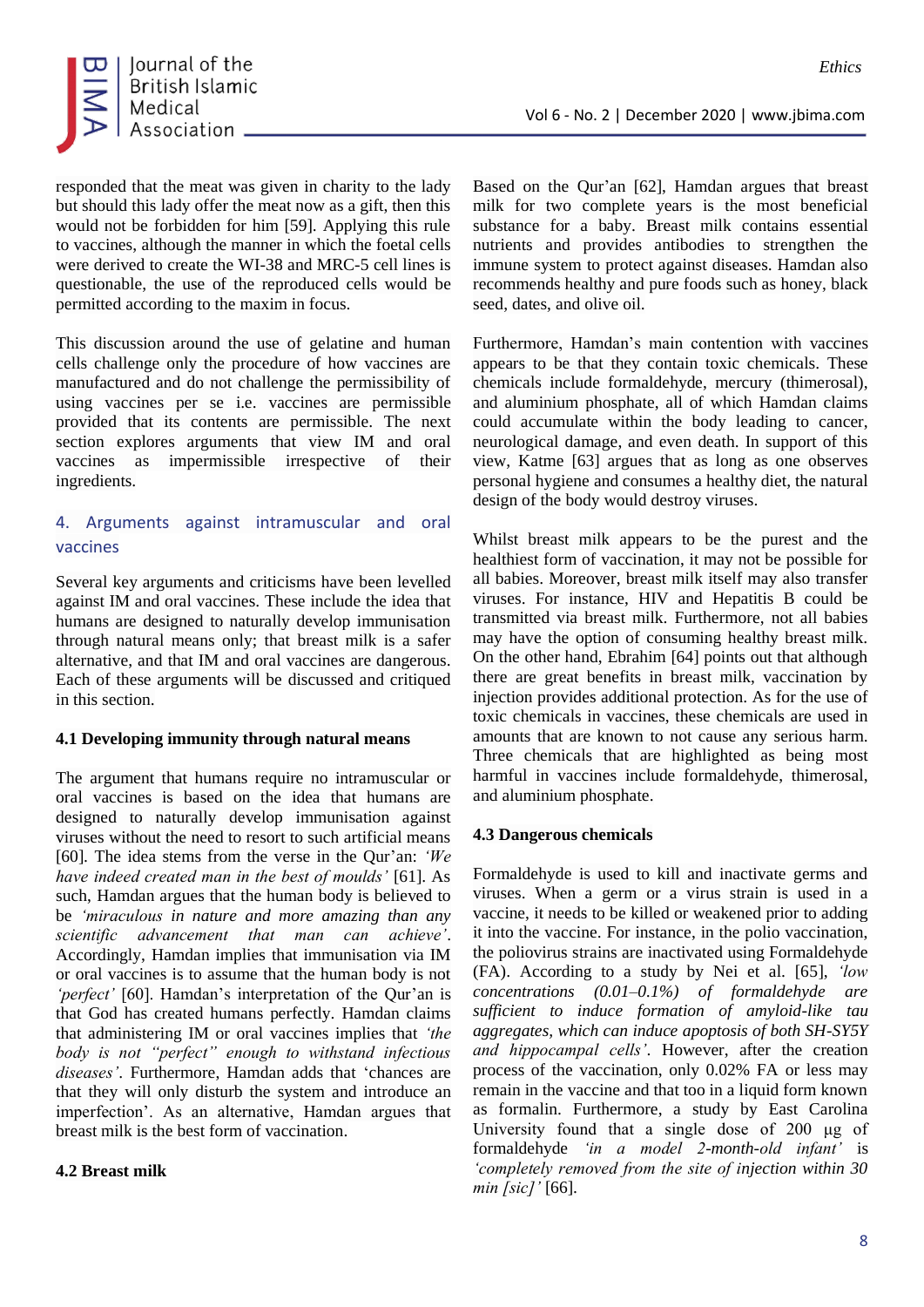

In relation to the mercury-based chemical thimerosal, the OVG [67] clarifies that it was present in the Swine Flu (H1N1) vaccine Pandemrix used between 2009-2011. However, the OVG declare that thimerosal is no longer found in most standard UK vaccines. According to a study by Pichichero et al. [68], thimerosal was found to clear from the blood in 30 days of even very small babies. Even though no evidence suggested that thimerosal caused any serious harm, it was removed from most standard vaccines in the UK, the US and Europe *'as a precaution'* [69].

Lastly, to help strengthen and lengthen the immune response to vaccines as well as to slow down the release of the ingredients from a vaccine, aluminium phosphate is used. Aluminium is found in breast milk as well as formula milk for babies. According to the Oxford Vaccine Group (OVG) [67], *'In the UK, the highest dose of aluminium that babies receive in one go from vaccines is just under 1.5 milligrams (from the 6-in-1, PCV and MenB vaccines at 8 weeks and 16 weeks)'*. This amount is not known to cause any serious harm.

Aside from the argument that humans are designed to develop immunisation through only natural means, and that the use of the above-mentioned chemicals may be harmful, another argument that is put forward is that vaccines may have been adulterated to cause infertility.

#### **4.4 Infertility and depopulation**

The Centers for Disease Control and Prevention (CDC) [70] has addressed concerns related to infertility stating that *'There is no current evidence that HPV vaccines cause reproductive problems in women'*. The CDC also stated that there are a number of reasons for primary ovarian insufficiency (or POI), which is a condition in which the ovaries prematurely stop functioning before a woman is of age 40. The CDC [70] in collaboration with the Food and Drug Administration (FDA) has not found any proof that HPV vaccines cause POI. Pertaining to infertility, Al-Azhar University senior official Abbas Chouman also remarked, *'The whole world rejects such fatwas that polio vaccines cause infertility'* [71].

Nevertheless, Katme argues that *'According to many scientific reports, there is additional concern that some vaccines cause infertility and are used for clandestine population control'*. The origin of such beliefs perhaps originates from political tensions in Afghanistan, Pakistan, and Nigeria. Kennedy highlights that *'Hostility and suspicion towards polio campaigns in northern Nigeria and north-west Pakistan must be understood in*  Vol 6 - No. 2 | December 2020 | www.jbima.com

*the context of broader political conflicts between marginalised groups - Muslims and Pashtuns respectively - and the federal state and their Western allies'*[72]. In 2012, there were 223 reported cases of polio worldwide compared to 350,000 reported cases in 1988 [73]. According to the CDC [74], this rate had decreased by 99% by 2013 when polio had been eradicated from all save three countries: Afghanistan, Pakistan, and Nigeria. In 2014, of the 359 polio cases that were recorded worldwide, 306 were in Pakistan alone while the remaining cases were in Afghanistan, Nigeria, and Somalia [75].

Riaz et al. [49] highlight that *'instability and terrorism'* have hampered the progress of healthcare owing to the fact that *'war-ravaged states are inaccessible, inhospitable, and brewing with fundamentalism and violence'.* Kennedy also illustrates that the rise in vaccine hesitancy and refusal in Pakistan correlated with the frequency of drone attacks between 2004 and 2011 [72].

Mullah Fazlullah, the former Pakistani Taliban leader, began a campaign against immunisation. Consequently, two questions can be found on the South African based online fatwa site Ask-imam. Both questions had come from Pakistan in 2007 in relation to the ruling of polio vaccines. Mufti Ebrahim Desai responded that *'If medical experts regard taking polio vaccine to be necessary to prevent future occurrences, it will be permissible'* [76]. Despite this fatwa, the Mujlisul Ulama of South Africa issued an alternative fatwa stating that vaccines containing any haram substance are impermissible. Moreover, the Mujlisul Ulama of South Africa added that even if such vaccines are required by the Saudi Arabian authorities for Hajj and Umra purposes, such vaccines are impermissible and going for hajj or umrah itself would be impermissible [64].

Furthermore, controversial news broke out in the Waziristan region of northwest Pakistan that the CIA had used a fake vaccination campaign to acquire DNA from Osama bin Laden's relatives. The spread of this news resulted in a violent boycott of polio vaccines [77], [72]. Some factions of the Taliban also believed that the vaccination campaign was a plot to kill or sterilise Muslims [77]. Nevertheless, The Islamic Emirate of Afghanistan supported the WHO and UNICEF's initiative for the eradication of polio [78].

In Nigeria, Ibrahim Shekarau, Governor of Kano State, refused the polio vaccine in the state believing it to be a Western Christian plot to try and reduce the Muslim population in Nigeria [79]. Shekarau commented that *'it*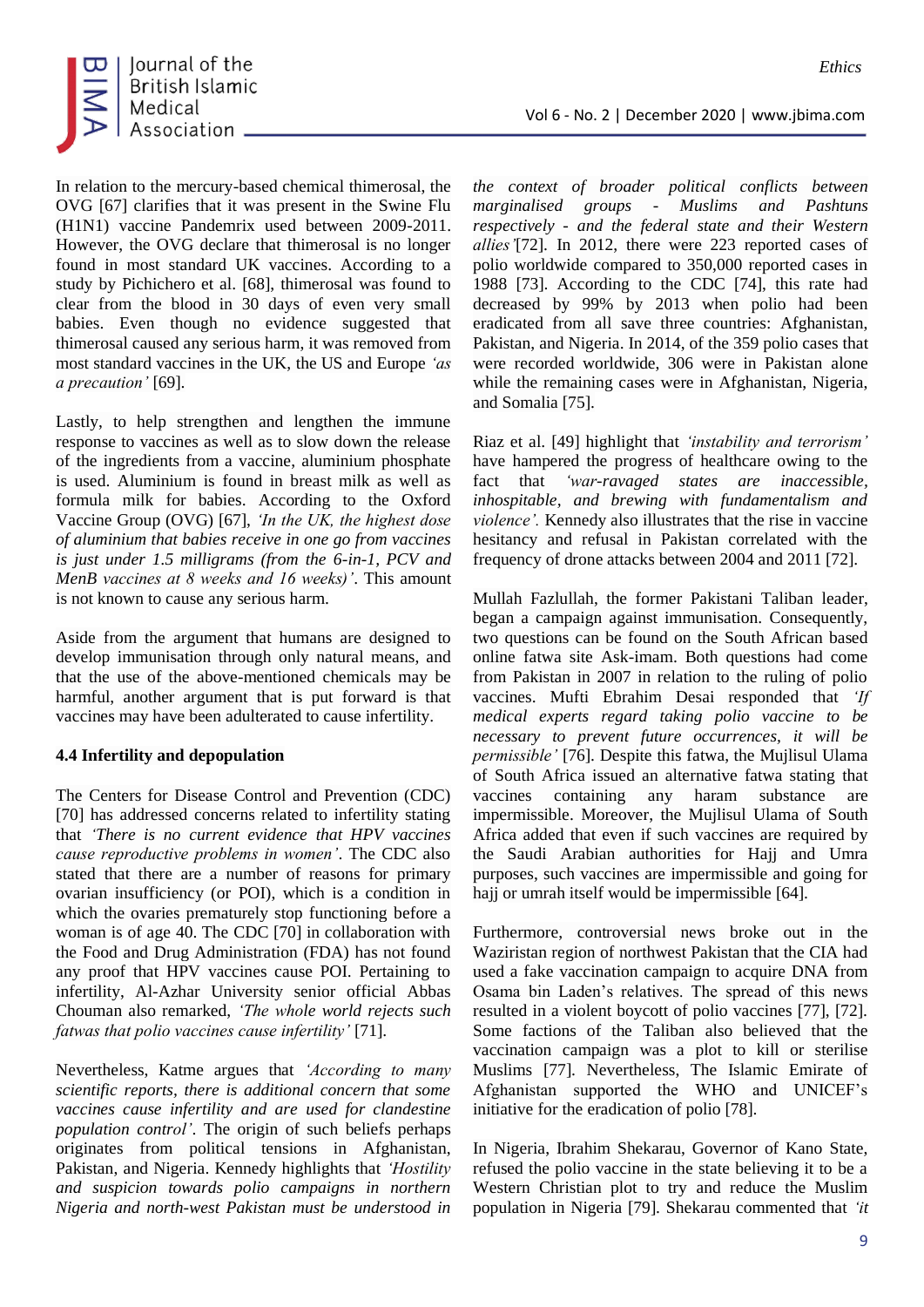

*is lesser of two evils, to sacrifice two, three, four, five, even ten children (to polio) than allow hundreds of thousands or possibly millions of girl-children [sic] likely to be rendered infertile'* [81]. Datti Ahmed, a Kanobased physician who heads the Supreme Council for Sharia in Nigeria (SCSN), is quoted as saying in relation to polio vaccines that vaccines are *'corrupted and tainted by evildoers from America and their Western allies'*. Ahmed adds that *'We believe that modern-day Hitlers have deliberately adulterated the oral polio vaccines with anti-fertility drugs and … viruses which are known to cause HIV and AIDS'* [80].

The vaccine boycott in northern Nigeria, as Jegede argues, must be understood in its historical and political context [81]. In the 1980s, under President Babangida's administration, the population policy was limited to four children per woman. As the polio vaccination campaign incidentally followed this policy, this resulted in suspicions of depopulation. In addition to this policy, the attitude of the Nigerian population towards door-to-door immunisation was viewed as an act of aggression against them. Their suspicions were related to reasons as to why they were being given free vaccination instead of the more basic medicines and treatment they required [82]. Moreover, the different Nigerian states have different colonial experiences, which has resulted in different attitudes to medicine in Nigeria [81].

This section highlighted three main arguments against using IM and oral vaccines. These include the idea that breast milk is the most natural way to develop immunisation against viruses; IM and oral vaccines are a form of medical assault; and that some forms of vaccines are adulterated to reduce the Muslim population. Counter-arguments suggest that IM and oral vaccines provide additional protection; the ingredients used in such vaccines are safe; and that the fear of vaccines being used for population control is borne in the context of political conflict and as such, should not be generalised – as incorrect information and rumours could have serious consequences on vaccine uptake as well as give rise to outbreaks of disease in such affected areas. Bearing these arguments in mind, the next section provides advice and recommendations for British muftis and medical professionals in relation to the Pfizer-BioNTech COVID-19 vaccine as well as other routine vaccines.

#### 5. Discussion for the British context

British muftis and medical professionals in the UK now face the challenge of advising British Muslims in relation to vaccination against various diseases including COVID-19 now that the Pfizer-BioNTech COVID-19 vaccine is available. Owing to the fact that the fatwas on vaccination date back to the 1970s, Muslim jurists are required to critically analyse and apply a fatwa that is in the best interest of not only British Muslims but of all who reside in the UK as well as the rest of the world. British muftis and medical professionals in the UK must bear in mind that the member states of the OIC support vaccination.

#### **5.1 Summary of arguments**

To summarise the spectrum of views on vaccination, the discussion begins with silence on the matter since vaccination did not exist during the time of Muhammad Rasulullah. As such, vaccination is a matter of 'legal discretion', whereby a plurality of opinions is inevitable. For instance, another bioethical issue that requires legal discretion is organ donation. Seven different opinions are found in relation to organ donation, as such, the manner in which an issue is argued depends on who is interpreting it [83]. Nevertheless, in relation to vaccination and pandemics, collective deliberations such as those at conferences held by the IIFA, ECFR, and other Islamic organisations led to *ijtihad jama'i* meaning 'collective legal reasoning' [84]. Ijtihad jama'i is a helpful approach to reach decisions related to bioethics and is more likely to have an impact to clarify, permit, and legalise medical treatments. For instance, the IIFA of Jeddah in 1988 led to the Saudi Government supporting organ transplantation [94]. As the issue of vaccination is absent in classical Islamic texts, a difference of opinion exists.

On the one hand, vaccination may be viewed as a form of 'medical assault' and is believed to cause more harm than good. According to this perspective, vaccination should be avoided altogether and breast milk and other natural substances are to be used to strengthen the immune system. On the other hand, vaccination is not viewed negatively, however, based on theological concerns there are reservations. Such theological concerns include the notion that IM and oral vaccines are unnatural and bring into question the design of the human immune system. The impact of these arguments are not yet fully known or whether or not they are causing a rise in vaccine hesitancy among British Muslims. However, as they have gained attention to a degree, awareness of these theological arguments could help make informed decisions with regard to vaccine hesitancy among British Muslims. Nevertheless, the 57 Muslim states that form the OIC advise seeking immunisation against viruses through IM and oral vaccines.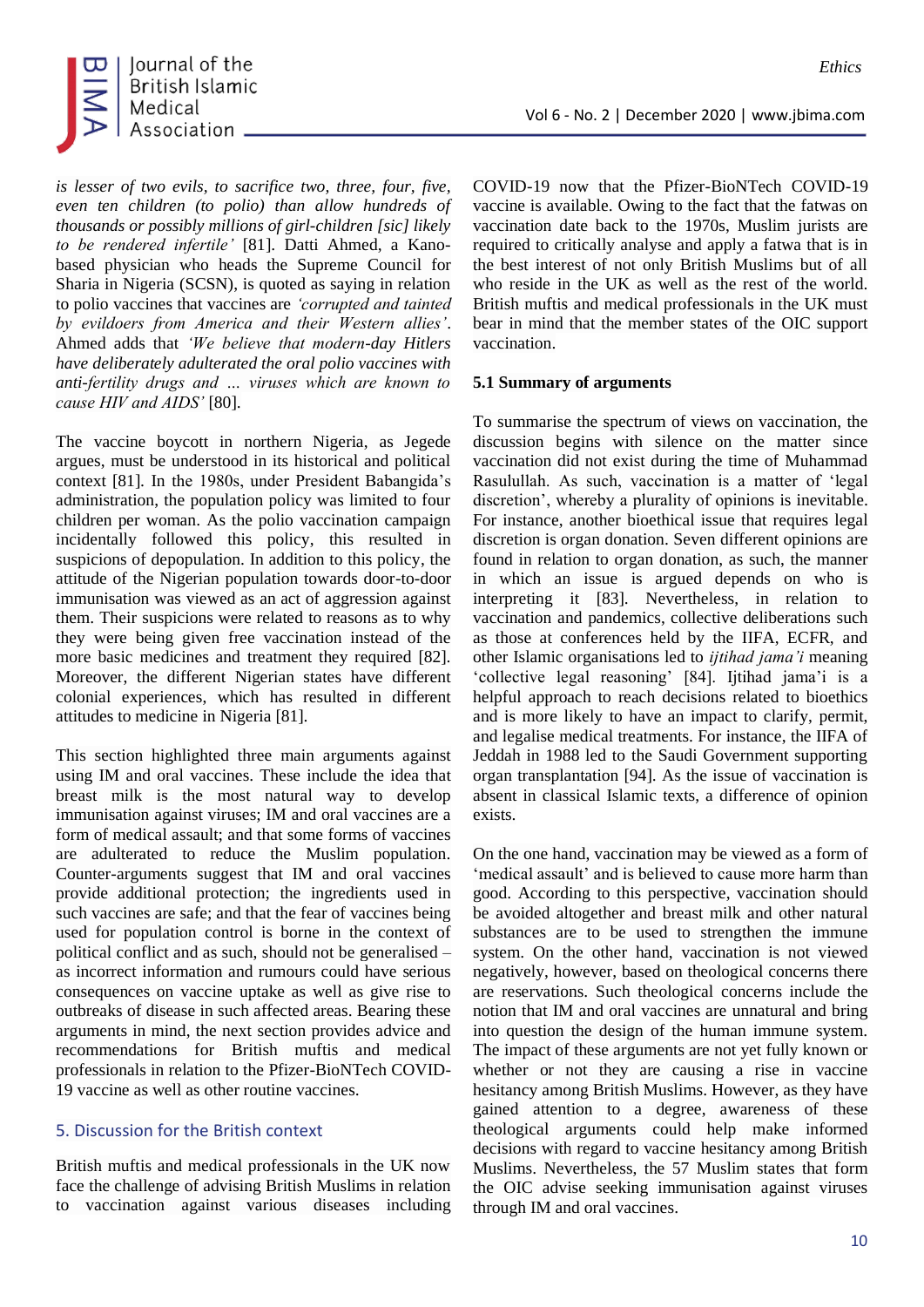

The use of porcine gelatine in the nasal flu spray and other vaccines warrant attention due to their contents. The Pfizer-BioNTech COVID-19 vaccine, on the other hand, as stated by the Medicines and Healthcare products Agency, *'does not contain any components of animal origin'*. [85] As such, at the time of writing, this vaccine was not regarded as 'haram' by several British muftis of Hanafi Deobandi affiliation [86], rather, it was considered 'halal' [87][88][89].

Nevertheless, in relation to other vaccines, the severity of porcine gelatine is intensified if the vaccine is consumed orally or used as a nasal spray. However, the reservation is slightly lower if injected as in the case of Zostavax shingles vaccine - owing to the resemblance of consuming gelatine in nasal sprays and oral vaccines. However, British Muslims may avoid the MMRVaxPro vaccine, which is gelatine based, because the nongelatine based Priorix is available in the UK [90]. As for vaccines that are gelatine based but have no alternative, British muftis have permitted their use if there is a fear of contracting diseases [91]. However, not all Muslims agree that denatured porcine gelatine is prohibited. As such, not all Muslims seek an alternative vaccine. Another factor that may contribute to vaccine hesitancy could be due to individuals not viewing certain diseases as threatening as measles or COVID-19. For instance, vaccination for the seasonal flu and rotavirus may not be viewed as necessary as receiving vaccination against MMR or shingles.

Given the spectrum of views on vaccination, there is no compulsion in Islam nor by the UK government as of January 2021, to be vaccinated. The NHS Leaflet 'Vaccines and porcine gelatine' (2016) reads *'The final decision about whether or not to be vaccinated, or have your child vaccinated, is yours'*. On the other hand, British Muslims may choose to be vaccinated themselves or have vaccinated those in their care. Abundant scientific evidence exists that suggests that vaccines work. Moreover, a plethora of fatwas exists, which permit and encourage the use of vaccines. Protecting oneself and others by raising herd immunity may be viewed as a meritorious act based on the Qur'an, which states that *'anyone who saves a life, it is as though he has saved the whole of humanity'* [92].

#### **5.2 Vulnerable Muslims**

The vulnerable group include individuals that are influenced by the arguments against IM and oral vaccines. On the one hand, this group sees the benefits of vaccination yet is discouraged from vaccination based on notions of gelatine being haram or that vaccination is adulterated to cause harm. Muhammad Rasulullah explained that 'A Muslim is one by whose hands and tongues other people stay safe' [93]. Accuracy of information is, therefore, vital. British muftis are urged to consider the context of fatwas and campaigns that are against vaccination. A fatwa on vaccination needs to be in light of the way vaccination is approved, monitored, and administered in the UK. Moreover, for the British context, a fatwa itself needs to be presented clearly as a fatwa to avoid confusing it with other forms of guidance documents [94].

Vol 6 - No. 2 | December 2020 | www.jbima.com

The chances of an individual dying from infectious disease are much greater than the chances of being seriously affected by a vaccine. On this note, British muftis are reminded of the value of life according to the Qur'an, which states that *'whoever kills another person … it is as though he has killed the whole of humanity'*[92]. The late Saudi Sheikh Bin Baz compared the risk of vaccination to circumcision. The latter is not a medical necessity and yet carries the risk of serious complications. Bin Baz argues that the temporary pain and discomfort felt by a circumcised boy is outweighed by other benefits. Irrespective of the pros and cons of vaccination, as of 2021, no law in the UK states that vaccination is compulsory [95]. As such, British Muslims are advised to make an informed decision regarding vaccination for themselves as well as for those for whose health care they are responsible.

## 6. Concluding remarks

The Pfizer-BioNTech COVID-19 vaccine could be an effective treatment against SARS-CoV-2 and part of the solution to COVID-19. At the time of writing, the vaccine was not known to contain any haram ingredients or cause any serious side-effects. On the other hand, the vaccine has shown high efficacy based on trial studies and as such, bearing in mind that according to the Qur'anic value - saving one life is to save all of humanity - this vaccine has been considered to be halal and appears to be a solution. This vaccine may allow British Muslims to once again socialise safely, conduct regular Friday prayers at the mosques, and continue to attend the Hajj and Umrah.

The arguments made for and against vaccines discussed in this article are not exhaustive. The theological arguments made in favour of vaccines are made by renowned Muslim jurists. Moreover, vaccination programs are endorsed and implemented by the 57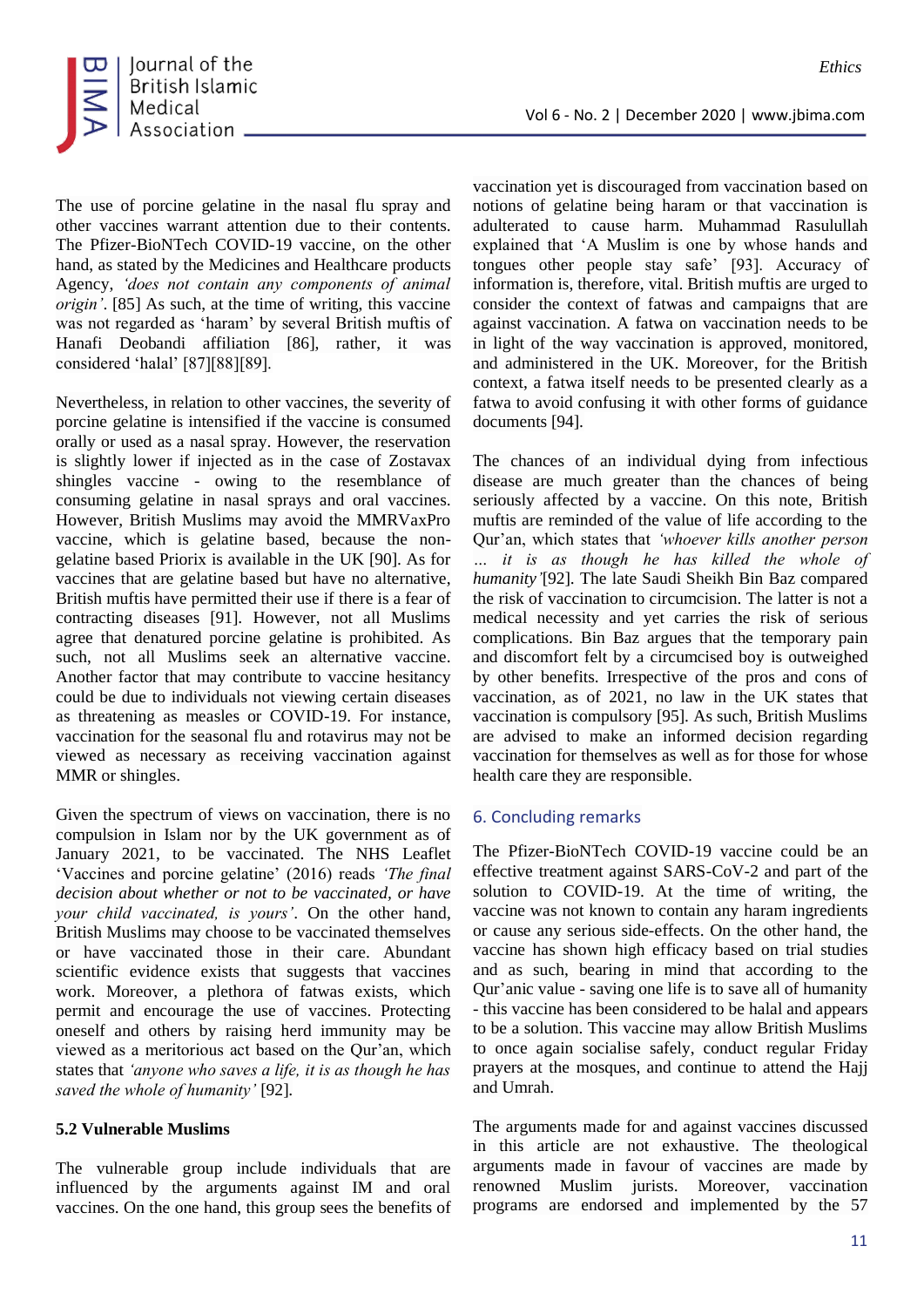

member states of the Organisation of Islamic Cooperation. The theological arguments made against vaccines, on the other hand, appear to originate from non-Jurists and such arguments have been noted to spread in parts of the Muslim population around the world. Given the negative impact of political strife in Afghanistan, northwest Pakistan, and northern Nigeria, arguments made against vaccines in these regions need to be examined within their contexts.

Bearing this information in mind, British muftis and Muslim faith leaders are advised to have discussions on vaccination with British Muslims by being informed of the existing literature of the fatwas on vaccines. Healthcare professionals, Muslim and non-Muslim, need to be aware of the impact the Islamic faith has on Muslim patients with regard to the decision-making process to inoculate against COVID-19. The information provided in this article is aimed to help deliver appropriate health care advice to Muslims in a culturally sensitive manner. As for the policy makers, the NHS and PHE, the nuances in this article in relation to the gelatine and other contentious ingredients used in vaccines need to be noted to help manufacture and provide suitable vaccines for Muslim communities in the U.K. More data from trials that are representative of ethnic populations could be made more transparent to help increase trust and more informed decision-making. Additionally, there is a need for closer consultation by policy makers with the growing body of Muslim scholarly and medical organisations that are increasingly involved in educating the British Muslim public.

#### References

- 1 Pfizer-BioNTech. Vaccines and Related Biological Products Advisory Committee Meeting December 10, 2020 [pdf]; 2020 Dec 9 [cited 2020 Dec 9]. Available from: <https://www.fda.gov/media/144245/download>
- 2 Pfizer-BioNTech COVID-19 Vaccines and Related Biological Products Advisory Committee briefing document [pdf]; 2020 Dec 9 [cited 2020 Dec 9]. Available from: <https://www.fda.gov/media/144246/download>
- 3 Padela, A. I. Islamic Bioethical Positions on Organ Donation and Transplantation: Stressing Rigor and Caution in Fatwa Reviews. Transplantation Direct. 2020. 6(8): e586.

4 Office for National Statistics. Coronavirus (COVID-19) related deaths by religious group, England and Wales. [Internet]; 2020 June 19 [cited 2020 Dec 5]. Available from: [https://www.ons.gov.uk/peoplepopulationandcommu](https://www.ons.gov.uk/peoplepopulationandcommunity/birthsdeathsandmarriages/deaths/articles/coronaviruscovid19relateddeathsbyreligiousgroupenglandandwales/2marchto15may2020#religious-group-differences-in-deaths-involving-covid-19-adjusted-for-sociodemographic-factors) [nity/birthsdeathsandmarriages/deaths/articles/corona](https://www.ons.gov.uk/peoplepopulationandcommunity/birthsdeathsandmarriages/deaths/articles/coronaviruscovid19relateddeathsbyreligiousgroupenglandandwales/2marchto15may2020#religious-group-differences-in-deaths-involving-covid-19-adjusted-for-sociodemographic-factors) [viruscovid19relateddeathsbyreligiousgroupenglandan](https://www.ons.gov.uk/peoplepopulationandcommunity/birthsdeathsandmarriages/deaths/articles/coronaviruscovid19relateddeathsbyreligiousgroupenglandandwales/2marchto15may2020#religious-group-differences-in-deaths-involving-covid-19-adjusted-for-sociodemographic-factors) [dwales/2marchto15may2020#religious-group](https://www.ons.gov.uk/peoplepopulationandcommunity/birthsdeathsandmarriages/deaths/articles/coronaviruscovid19relateddeathsbyreligiousgroupenglandandwales/2marchto15may2020#religious-group-differences-in-deaths-involving-covid-19-adjusted-for-sociodemographic-factors)[differences-in-deaths-involving-covid-19-adjusted](https://www.ons.gov.uk/peoplepopulationandcommunity/birthsdeathsandmarriages/deaths/articles/coronaviruscovid19relateddeathsbyreligiousgroupenglandandwales/2marchto15may2020#religious-group-differences-in-deaths-involving-covid-19-adjusted-for-sociodemographic-factors)[for-sociodemographic-factors](https://www.ons.gov.uk/peoplepopulationandcommunity/birthsdeathsandmarriages/deaths/articles/coronaviruscovid19relateddeathsbyreligiousgroupenglandandwales/2marchto15may2020#religious-group-differences-in-deaths-involving-covid-19-adjusted-for-sociodemographic-factors)

Vol 6 - No. 2 | December 2020 | www.jbima.com

- 5 EMRO Jeddah Declaration [Internet]; 2019 [cited 2020 July 17]. Available from: [http://www.emro.who.int/polio/information](http://www.emro.who.int/polio/information-resources/jeddah-declaration.html)[resources/jeddah-declaration.html](http://www.emro.who.int/polio/information-resources/jeddah-declaration.html)
- 6 Ghaly, M. M. Physical and Spiritual Treatment of Disability in Islam: Perspectives of Early and Modern Jurists. Journal of Religion, Disability & Health. 2008. 12(2): p. 105-143.
- 7 Babakr, A. K. Second Declaration of the International Islamic Fiqh Academy (IIFA) on the Obligatory Nature of Polio Vaccination. Organisation of Islamic Cooperation International Islamic Fiqh Academy [pdf]; 2013 [cited July 15, 2020]. Available from: [http://polioeradication.org/wp](http://polioeradication.org/wp-content/uploads/2013/05/20130514_IslamicFiqh_FATWA_ENG.pdf)[content/uploads/2013/05/20130514\\_IslamicFiqh\\_FA](http://polioeradication.org/wp-content/uploads/2013/05/20130514_IslamicFiqh_FATWA_ENG.pdf) [TWA\\_ENG.pdf](http://polioeradication.org/wp-content/uploads/2013/05/20130514_IslamicFiqh_FATWA_ENG.pdf)
- 8 Ismail, N. The Mufti and the State Administration of Islam: Some Selected Fatwas in Contemporary Perlis, Malaysia (Mufti danPentadbiran Islam Negeri: Beberapa Fatwa Terpilih di Perlis, Malaysia). Journal of Islam in Asia. 2019. 16(3): p. 344-373.
- 9 BBC. Covid: Vaccination will be required to fly, says Qantas chief [Internet]; 2020 Nov 23 [cited 2020 Nov 23]. Available from: [https://www.bbc.co.uk/news/world-australia-](https://www.bbc.co.uk/news/world-australia-55048438)[55048438](https://www.bbc.co.uk/news/world-australia-55048438)
- 10 Wells, S. D. Vaccine witchcraft: Covid-19 vaccine will contain aborted human fetal cells, gmos, causing cancer, etc. [Internet]; 2020 May 25 [cited 2020 Nov 15]. Available from: [http://www.themajlis.co.za/index.php?view=article&](http://www.themajlis.co.za/index.php?view=article&catid=34%3amajlis-articles&id=2025%3avaccine-witchcraft) [catid=34%3amajlis-articles&id=2025%3avaccine](http://www.themajlis.co.za/index.php?view=article&catid=34%3amajlis-articles&id=2025%3avaccine-witchcraft)[witchcraft](http://www.themajlis.co.za/index.php?view=article&catid=34%3amajlis-articles&id=2025%3avaccine-witchcraft)
- 11 Muslim Health Watch and the Majlisul Ulama. Truth about vaccines [pdf]; 2020 Feb 15 [cited 2020 Nov 15]. Available from: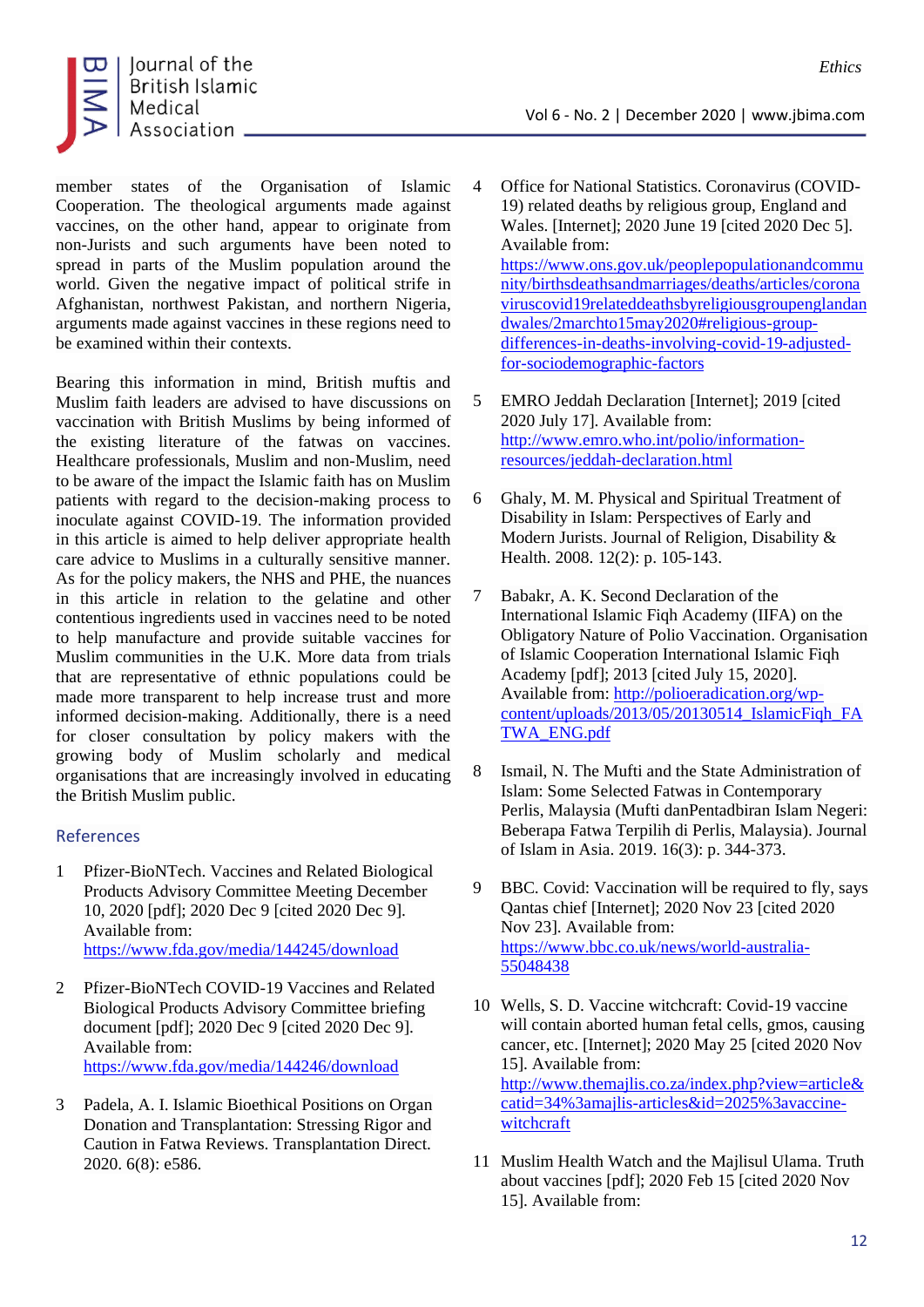

[http://themajlis.co.za/books/leaflet%20002.%20the%](http://themajlis.co.za/books/leaflet%20002.%20the%20truth%20about%20vaccines.%202015.02.pdf) [20truth%20about%20vaccines.%202015.02.pdf](http://themajlis.co.za/books/leaflet%20002.%20the%20truth%20about%20vaccines.%202015.02.pdf)

- 12 The Majlis Voice of Islam. Cannabalism of the satanic vaccine industry [Internet]; 2017 Oct 4 [cited 2020 Nov 15]. Available from: [http://www.themajlis.co.za/index.php?option=com\\_c](http://www.themajlis.co.za/index.php?option=com_content&view=article&id=1125:cannabalism-of-the-satanic-vaccine-industry) [ontent&view=article&id=1125:cannabalism-of-the](http://www.themajlis.co.za/index.php?option=com_content&view=article&id=1125:cannabalism-of-the-satanic-vaccine-industry)[satanic-vaccine-industry](http://www.themajlis.co.za/index.php?option=com_content&view=article&id=1125:cannabalism-of-the-satanic-vaccine-industry)
- 13 Mail & Guardian. Muslim doctors denounce antivaccination drive [Internet]; 2020 March 19 [cited 2020 July 17]. Available from: [https://mg.co.za/article/2012-03-19-muslim-doctors](https://mg.co.za/article/2012-03-19-muslim-doctors-denounce-antivaccination-drive)[denounce-antivaccination-drive](https://mg.co.za/article/2012-03-19-muslim-doctors-denounce-antivaccination-drive)
- 14 EMRO. Consultation meeting report Islamabad 5-6 June [pdf]; 2013 [cited 2020 July 21]. Available from: [http://www.emro.who.int/images/stories/pakistan/con](http://www.emro.who.int/images/stories/pakistan/consultation_meeting_report_-_islamabad_5-6_june_-_english_2.pdf) [sultation\\_meeting\\_report\\_-\\_islamabad\\_5-6\\_june\\_-](http://www.emro.who.int/images/stories/pakistan/consultation_meeting_report_-_islamabad_5-6_june_-_english_2.pdf) [\\_english\\_2.pdf](http://www.emro.who.int/images/stories/pakistan/consultation_meeting_report_-_islamabad_5-6_june_-_english_2.pdf)
- 15 End Polio. Maulana Sami ulHaq's Fatwa on End Polio (2013).Maulana Sami ulHaq's Fatwa on polio vaccination [Internet]; 2020 [cited 2020 July 17]. Available from: [https://www.endpolio.com.pk/media-room/media](https://www.endpolio.com.pk/media-room/media-releases/83-maulana-sami-ul-haq-s-fatwa-on-polio-vaccination)[releases/83-maulana-sami-ul-haq-s-fatwa-on-polio](https://www.endpolio.com.pk/media-room/media-releases/83-maulana-sami-ul-haq-s-fatwa-on-polio-vaccination)[vaccination](https://www.endpolio.com.pk/media-room/media-releases/83-maulana-sami-ul-haq-s-fatwa-on-polio-vaccination)
- 16 SAMAA. Mufti Naeem backs anti-polio vaccination [Internet]; 2014 [cited 2020 July 16]. Available from: [https://www.samaa.tv/news/2014/02/mufti-naeem](https://www.samaa.tv/news/2014/02/mufti-naeem-backs-anti-polio-vaccination/)[backs-anti-polio-vaccination](https://www.samaa.tv/news/2014/02/mufti-naeem-backs-anti-polio-vaccination/)
- 17 The Qur'an; Al-Ambiya 21: 84.
- 18 Oberste, M. S. and Lipton, H. L. Global polio perspective. Neurology. 2014. 82(20): p. 1831–1832.
- 19 Bin Baz, A.A. Majmua fatawa al-Allama Abd al-Aziz bin Baz (vol 6): Wujub ibadat Allah wataqaa; as'ilawaajwibatabi'atanli'lmuhadara; attadaawibi'ttat'eem [Internet]; 1989 [cited 2020 May 12]. Available from: [https://binbaz.org.sa/fatwas/1552/](https://binbaz.org.sa/fatwas/1552/حكم_التداوي_بالتطعيم_قبل_وقوع_الداء) [حكم\\_التداوي\\_بالتطعيم\\_قبل\\_وقوع\\_الداء](https://binbaz.org.sa/fatwas/1552/حكم_التداوي_بالتطعيم_قبل_وقوع_الداء)
- 20 Al-Naysapuri, M. H. SahihMuslim.Kitab al-Ashriba; Bab fadltamr al-madina. Beirut, Lebanon: Dar al-Kutub al-'Ilmiyah; 1998.
- Vol 6 No. 2 | December 2020 | www.jbima.com
- 21 Nordin, M. M. The Permissibility of Using Rotavirus Vaccines – Lessons from Oral Poliovirus Vaccines. KPJ Medical Journal. 2016. 6(1): p. 60-64.
- 22 Al-Naysapuri, M. H. SahihMuslim.Kitab al-Musaqaa; Bab hilluurjrat al-hijama. Beirut, Lebanon: Dar al-Kutub al-'Ilmiyah; 1998.
- 23 Ahmed, D. S. The Qur'an As It Explains Itself; SuraNisa 4: 71. Florida: Lighthouse. 2007.
- 24 Al-Isfahani, A. A. Al-Tibb al-Nabawi: Fusul fi'lmaqala al-thalitha fi asma'ililalwatadbiralmaridh; Bab tawaqqikualam al-majzhum. Al-Riyadh, Saudi Arabia: Dar Ibn Hazm; 2006.
- 25 Al-Bukhari, M. I. Sahih al-Bukhari; Kitab al-Tibb; Bab la Hamma. Beirut, Lebanon: Dar Tauq al-Naja; 2001.
- 26 Al-Amili, H. Wasa'il al-Shi'a; Abwaab al-ihtidharwa ma yunasibuh; bab jawazu'lfirar min makan'ilwaba' watta'ounillama'awujub'iliqamatifihikalmujahidiwa' lmurabit Qom, Iran: Mu'assasaAal al-Bait li Ihya al-Turath; 1993.
- 27 Al-Naysapuri, A. M. Al-Ijmaa; Kitab as-salah. Cairo, Egypt: Dar al-Aathaarlinnashr wat tawzee'; 2004.
- 28 Ibn Battal, A.K. Sharh Sahih al-Bukhari li Ibn Battal; Abwaabsalat al-jama'awa'limama; Baabmaaja'afiththauminniyyi' wa'l basal wa'lkurraath. Riyadh, Saudi Arabia: Maktaba al-Rushd; 2003.
- 29 Kamali, M. H. Principles of Islamic Jurisprudence. Cambridge, UK: The Islamic Texts Society; 2003.
- 30 Ibn Abd al-Bar, Y. A. Al-Tamhid lima fi al-Mu'attamin al-Ma'aniwalAsanid (vol 6). Kuwait: Wizara al-Awqafwal-Shu'un al-Islamiyya; 2012.
- 31 Alfaisal, L. and Naar, I. Closure of mosques amid coronavirus a religious duty: Muslim World League [Internet]; 2020 [cited 2020 July 12]. Available from: [http://english.alarabiya.net/en/features/2020/03/18/Cl](http://english.alarabiya.net/en/features/2020/03/18/Closure-of-mosques-amid-coronavirus-a-religious-duty-Muslim-World-League.html) [osure-of-mosques-amid-coronavirus-a-religious](http://english.alarabiya.net/en/features/2020/03/18/Closure-of-mosques-amid-coronavirus-a-religious-duty-Muslim-World-League.html)[duty-Muslim-World-League.html](http://english.alarabiya.net/en/features/2020/03/18/Closure-of-mosques-amid-coronavirus-a-religious-duty-Muslim-World-League.html)
- 32 Hussain, A., Ali, S., Ahmed., M. and Hussain, S. The Anti-vaccination Movement: A Regression in Modern Medicine.Cureus. 2018. 10(7): e2919.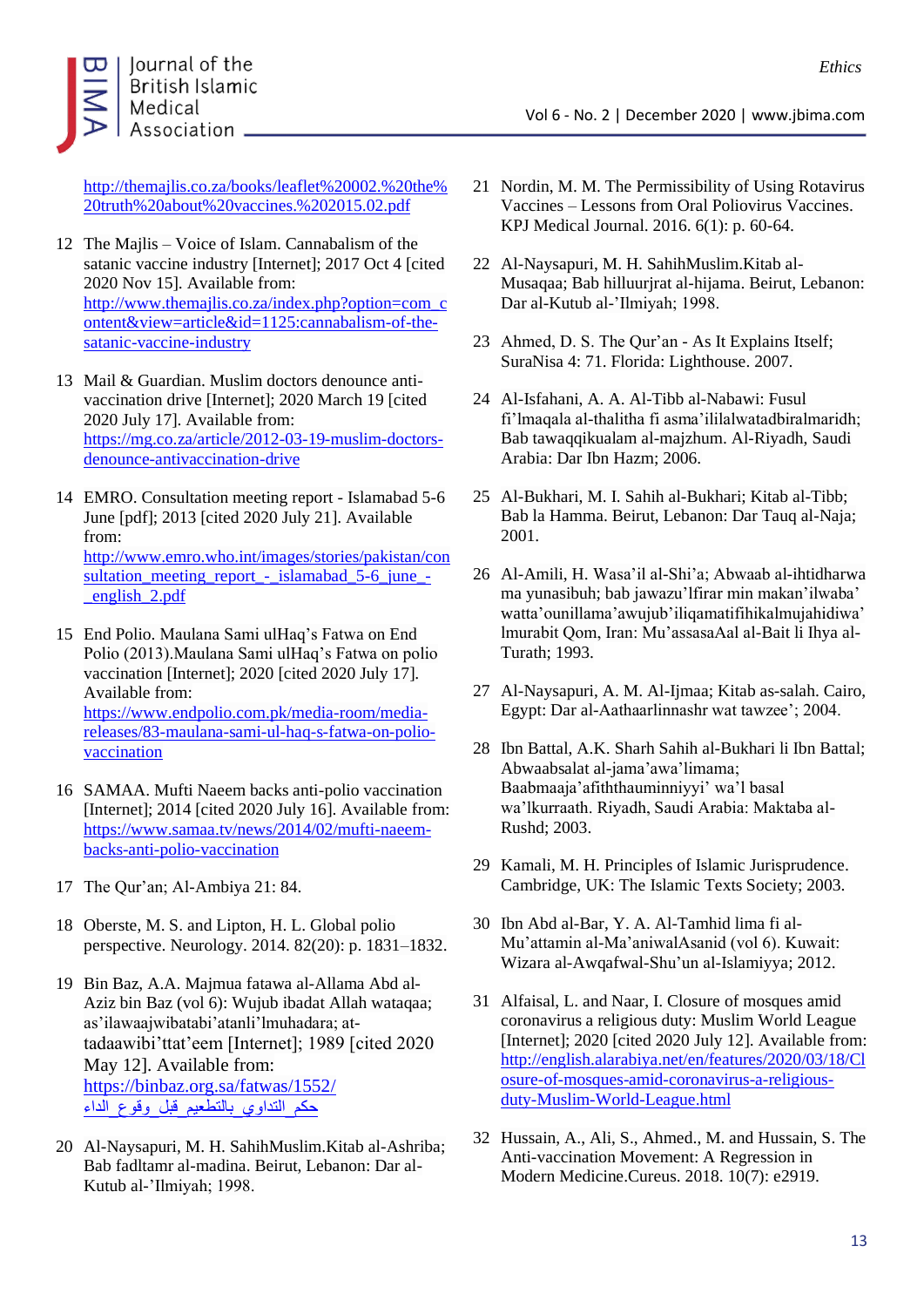

- 33 Hotez, P. J. Vaccines Did Not Cause Rachel's Autism: My Journey as a Vaccine Scientist, Pediatrician, and Autism Dad. Johns Hopkins University Press; 2018.
- 34 Wakefield, A. J., Murch, S. H., Anthony, A., Linnell, J., Casson, D. M., Malik, M., Berelowitz, M., Dhillon, A. P., Thomson, M. A., Harvey, P. and Valentine, A. [RETRACTED] Lleal-lymphoidnodular hyperplasia, non-specific colitis, and pervasive developmental disorder in children. The Lancet. 1998. 351(9103): p. 637-641.
- 35 Ferriman, A. MP raises new allegations against Andrew Wakefield. BMJ. 2004. 328: p. 726.
- 36 Keelan, J. and Wilson, K. Balancing vaccine science and national policy objectives: lessons from the National Vaccine Injury Compensation Program Omnibus Autism Proceedings. American journal of public health. 2011. 101(11), p. 2016-2021.
- 37 Bukhari, S. N., Isa, S. M. and Nee, G. Y. Halal vaccination purchase intention. Journal of Islamic Marketing. 2020. Available from: [https://www.emerald.com/insight/content/doi/10.110](https://www.emerald.com/insight/content/doi/10.1108/JIMA-10-2019-0209/full/html) [8/JIMA-10-2019-0209/full/html](https://www.emerald.com/insight/content/doi/10.1108/JIMA-10-2019-0209/full/html)
- 38 Children's Hospital of Philadelphia (CHOP). Vaccine Ingredients – Aluminum [Internet]; 2018 March 22 [cited 2020 Oct 6]. Available from: [https://www.chop.edu/centers-programs/vaccine](https://www.chop.edu/centers-programs/vaccine-education-center/vaccine-ingredients/aluminum#.VmdqduMrKL4)[education-center/vaccine](https://www.chop.edu/centers-programs/vaccine-education-center/vaccine-ingredients/aluminum#.VmdqduMrKL4)[ingredients/aluminum#.VmdqduMrKL4](https://www.chop.edu/centers-programs/vaccine-education-center/vaccine-ingredients/aluminum#.VmdqduMrKL4)
- 39 CDC. Thimerosal and Vaccines [Internet]; 2020 [cited 2020 July 13]. Available from: [https://www.cdc.gov/vaccinesafety/concerns/thimero](https://www.cdc.gov/vaccinesafety/concerns/thimerosal/index.html) [sal/index.html](https://www.cdc.gov/vaccinesafety/concerns/thimerosal/index.html)
- 40 Rahman, G. The mercury-based chemical found in some UK vaccines is not dangerous [Internet]; 2019 May 10 [cited 2020 July 3]. Available from: [https://fullfact.org/online/thiomersal-mercury](https://fullfact.org/online/thiomersal-mercury-vaccines/)[vaccines](https://fullfact.org/online/thiomersal-mercury-vaccines/)
- 41 American Academy of Pediatrics (AAP). Vaccine Safety: Examine the Evidence [Internet]; 2018 [cited 2020 July 3]. Available from: [https://www.healthychildren.org/English/safety](https://www.healthychildren.org/English/safety-prevention/immunizations/Pages/Vaccine-Studies-Examine-the-Evidence.aspx)[prevention/immunizations/Pages/Vaccine-Studies-](https://www.healthychildren.org/English/safety-prevention/immunizations/Pages/Vaccine-Studies-Examine-the-Evidence.aspx)[Examine-the-Evidence.aspx](https://www.healthychildren.org/English/safety-prevention/immunizations/Pages/Vaccine-Studies-Examine-the-Evidence.aspx)
- Vol 6 No. 2 | December 2020 | www.jbima.com
- 42 CDC. Overview, history and how it works [Internet]; 2020 [cited 2020 July 13]. Available from: [https://www.cdc.gov/vaccinesafety/ensuringsafety/hi](https://www.cdc.gov/vaccinesafety/ensuringsafety/history/index.html) [story/index.html](https://www.cdc.gov/vaccinesafety/ensuringsafety/history/index.html)
- 43 Pfizer.com. Pfizer and BioNTech Conclude Phase 3 Study of COVID-19 Vaccine Candidate, Meeting All Primary Efficacy Endpoints [Internet]; 2020 [cited 2020 Dec 4]. Available from: [https://www.pfizer.com/news/press-release/press](https://www.pfizer.com/news/press-release/press-release-detail/pfizer-and-biontech-conclude-phase-3-study-covid-19-vaccine)[release-detail/pfizer-and-biontech-conclude-phase-3](https://www.pfizer.com/news/press-release/press-release-detail/pfizer-and-biontech-conclude-phase-3-study-covid-19-vaccine) [study-covid-19-vaccine](https://www.pfizer.com/news/press-release/press-release-detail/pfizer-and-biontech-conclude-phase-3-study-covid-19-vaccine)
- 44 JCVI. Joint Committee on Vaccination and Immunisation: advice on priority groups forCOVID-19 vaccination [pdf]; 2020 Dec 2 [cited 2020 Dec 2]. Available from: [https://assets.publishing.service.gov.uk/government/u](https://assets.publishing.service.gov.uk/government/uploads/system/uploads/attachment_data/file/940936/Priority_groups_for_coronavirus__COVID-19__vaccination_-_advice_from_the_JCVI__2_December_2020.pdf) [ploads/system/uploads/attachment\\_data/file/940936/](https://assets.publishing.service.gov.uk/government/uploads/system/uploads/attachment_data/file/940936/Priority_groups_for_coronavirus__COVID-19__vaccination_-_advice_from_the_JCVI__2_December_2020.pdf) Priority\_groups\_for\_coronavirus\_COVID-19 vaccination -[\\_advice\\_from\\_the\\_JCVI\\_\\_2\\_December\\_2020.pdf](https://assets.publishing.service.gov.uk/government/uploads/system/uploads/attachment_data/file/940936/Priority_groups_for_coronavirus__COVID-19__vaccination_-_advice_from_the_JCVI__2_December_2020.pdf)
- 45 Boseley, S. and Campbell, D. NHS told not to give Covid vaccine to those with history of allergic reactions [Internet]; 2020 Dec 9 [cited 2020 Dec 9]. Available from: [https://www.theguardian.com/world/2020/dec/09/pfi](https://www.theguardian.com/world/2020/dec/09/pfizer-covid-vaccine-nhs-extreme-allergy-sufferers-regulators-reaction) [zer-covid-vaccine-nhs-extreme-allergy-sufferers](https://www.theguardian.com/world/2020/dec/09/pfizer-covid-vaccine-nhs-extreme-allergy-sufferers-regulators-reaction)[regulators-reaction](https://www.theguardian.com/world/2020/dec/09/pfizer-covid-vaccine-nhs-extreme-allergy-sufferers-regulators-reaction)
- 46 Department of Health and Social Care. Government to add COVID-19 to Vaccine Damage Payments Scheme. [online] GOV. UK [Internet]; 2020 [cited 2020 July 13]. Available from: [https://www.gov.uk/government/news/government](https://www.gov.uk/government/news/government-to-add-covid-19-to-vaccine-damage-payments-scheme)[to-add-covid-19-to-vaccine-damage-payments](https://www.gov.uk/government/news/government-to-add-covid-19-to-vaccine-damage-payments-scheme)[scheme](https://www.gov.uk/government/news/government-to-add-covid-19-to-vaccine-damage-payments-scheme)
- 47 Gov UK. Vaccine Damage Payment [Internet]; 2020 [cited 2020 July 18]. Available from: <https://www.gov.uk/vaccine-damage-payment>
- 48 Medicines and Healthcare products Regulatory Agency. Regulatory approval of Pfizer / BioNTech vaccine for COVID-19. [online]; [Internet]; 2020 [cited 2020 Dec 5]. Available from: [https://www.gov.uk/government/publications/regulat](https://www.gov.uk/government/publications/regulatory-approval-of-pfizer-biontech-vaccine-for-covid-19) [ory-approval-of-pfizer-biontech-vaccine-for-covid-](https://www.gov.uk/government/publications/regulatory-approval-of-pfizer-biontech-vaccine-for-covid-19)<u>[19](https://www.gov.uk/government/publications/regulatory-approval-of-pfizer-biontech-vaccine-for-covid-19)</u>
- 49 Riaz, F. and Waheed, Y. Islam and polio. The Lancet Infectious Diseases. 2014. 14(9), 791-792.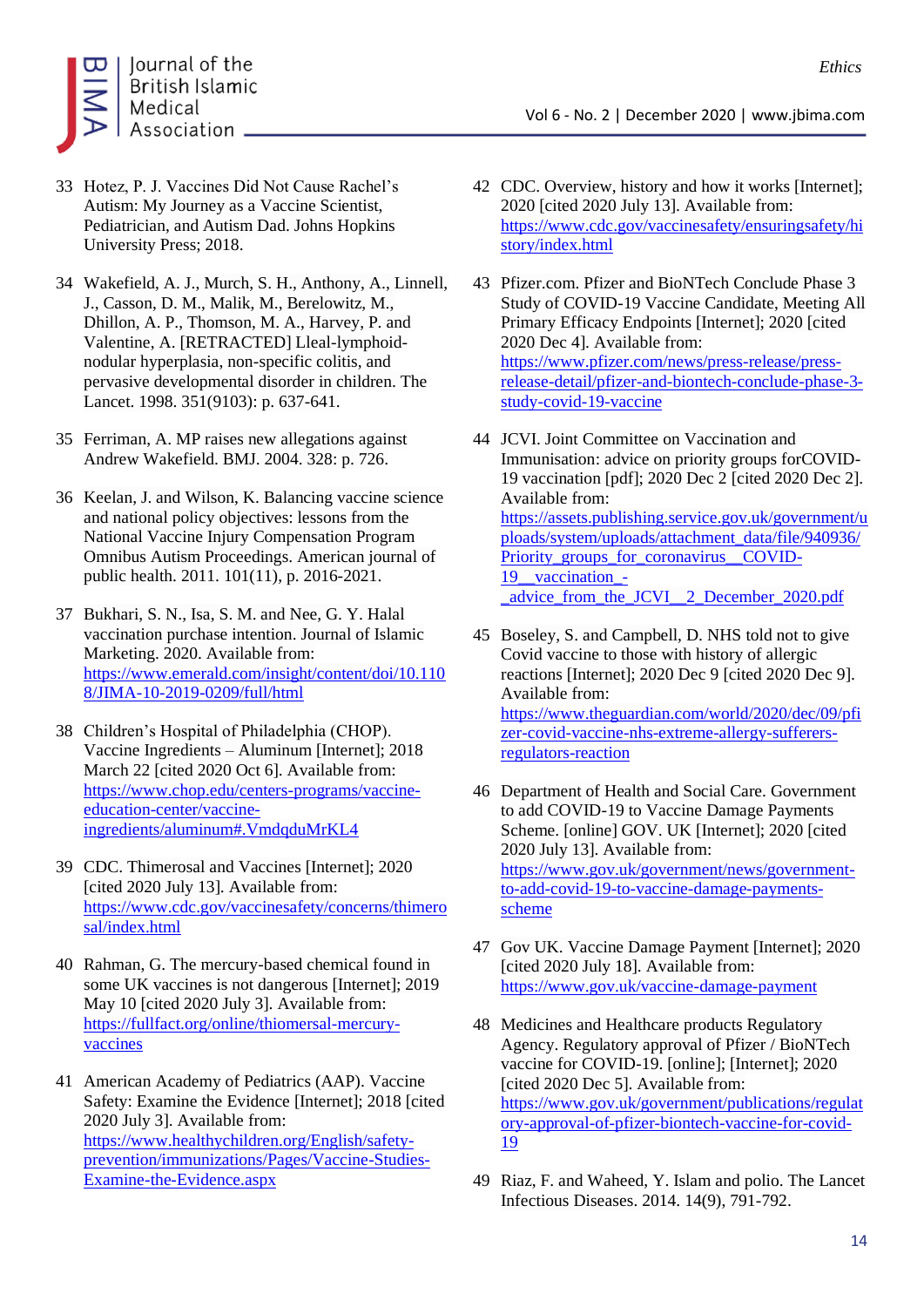

- 50 European Council for Fatwa and Research. Eleventh Ordinary Session of the European Council for Fatwa and Research [Internet]; 2017 Nov 4 [cited 2020 July 16]. Available from: [https://www.e](https://www.e-cfr.org/blog/2017/11/04/eleventh-ordinary-session-european-council-fatwa-research/)[cfr.org/blog/2017/11/04/eleventh-ordinary-session](https://www.e-cfr.org/blog/2017/11/04/eleventh-ordinary-session-european-council-fatwa-research/)[european-council-fatwa-research](https://www.e-cfr.org/blog/2017/11/04/eleventh-ordinary-session-european-council-fatwa-research/)
- 51 Islamic Organization for Medical Sciences (IOMS). Recommendations of the 8th Fiqh-Medical Seminar, Kuwait [Internet]; 1995 [cited 2020 July 15]. Available from: <http://207.21.239.40/bioethics/8thfiqh.html>
- 52 World Health Organization, Regional Office for the Eastern Mediterranean. Statement arising from a seminar held by the Islamic Organization for Medical Sciences on 'The judicially prohibited and impure substances in foodstuff and drugs' [pdf]; 2001 [cited 2020 July 21]. Available from: [www.immunize.org/concerns/porcine.pdf](http://www.immunize.org/concerns/porcine.pdf)
- 53 Khan, M. A. and Judge, R. Islamically Permissible Influenza Vaccines Available in the US for 2020- 2021 Season [Internet]; 2020 Sep 11 [cited 2020 Sep 20]. Available from: [https://muslimmed.org/category/vaccines](https://muslimmed.org/category/vaccines/)
- 54 Siddiqi, A.R.Fiqhi decisions IFA. New Delhi, India: IFA Publications; 2010.
- 55 Jafari, M. and Rezaei, M. Measuring and comparing the ethanol level in traditional and industrial vinegars in Halal food industry. Islam and Health Journal. 2020. 5(2); p. 7-12.
- 56 Olshansky, S. J. and Hayflick L. The Role of the WI-38 Cell Strain in Saving Lives and Reducing Morbidity. AIMS Public Health. 2017. 4(2): 127– 138.
- 57 Neporent, L. What Aborted Fetuses Have to Do With Vaccines [Internet]; 2015 Feb 17 [cited 2020 Nov 28]. Available from: [https://abcnews.go.com/Health/aborted-fetuses](https://abcnews.go.com/Health/aborted-fetuses-vaccines/story?id=29005539)[vaccines/story?id=29005539](https://abcnews.go.com/Health/aborted-fetuses-vaccines/story?id=29005539)
- 58 Al-Zarqa, A. S.M.Sharh al-qawa'id al-fiqhiyya. Damascus, Syria: Dar al-Qalam; 1989. See also, Kasule, O. H. 0604-Rulings on euthanasia from the perspective of purposes and principles of the law. In: Hossam E. F., Muhammed, A. A. K. and Aly, A. M. eds. FIMA Year book 2005-2006. Amman, Jordan:

Jordan Society for Islamic Medical Sciences; 2006. p. 89-94.

- 59 Al-Bukhari, M. I. Sahih al-Bukhari; Kitab alhibawafadhliha wat tahreedhalaiha; babqubul alhadiyyakhari. Beirut, Lebanon: Dar Tauq al-Naja; 2001.
- 60 Hamdan, A. Vaccines: A Religious Contention [Internet]; 2013 [cited 2020 July 3]. Available from: [http://vaccineriskawareness.com/vaccination-a](http://vaccineriskawareness.com/vaccination-a-religious-contention/)[religious-contention](http://vaccineriskawareness.com/vaccination-a-religious-contention/)
- 61 The Qur'an; Sura al-Tin; 95: 4.
- 62 The Qur'an; Sura al-Baqara; 2: 233.
- 63 Katme, A. M. Islam, Vaccines and Health [Internet]; 2011 [cited 2020 July 16]. Available from: [http://www.hizbululama.org.uk/highlights/1432ah/sh](http://www.hizbululama.org.uk/highlights/1432ah/shawwal/Islam_Vaccines_and_Health.html) [awwal/Islam\\_Vaccines\\_and\\_Health.html](http://www.hizbululama.org.uk/highlights/1432ah/shawwal/Islam_Vaccines_and_Health.html)
- 64 Ebrahim, A. F. M. Islam and Vaccination.Overport, RSA: Islamic Medical Association of South Africa; 2013.
- 65 Nie, C. L., Wei, Y., Chen, X., Liu, Y. Y., Dui, W., Liu, Y., Davies, M. C., Tendler and He, R. G. Formaldehyde at low concentration induces protein tau into globular amyloid-like aggregates in vitro and in vivo.PLoS One. 2007. 2(7); p. 1-13.
- 66 Mitkus, R. J., Hess, M.A. and Schwartz, S.L.Pharmacokineticmodeling as an approach to assessing the safety of residual formaldehyde in infant vaccines. Vaccine. 2013. 31(25): p. 2738– 2743.
- 67 OVG. Vaccine ingredients [Internet]; 2019 [cited 2020 July 14]. Available from: <https://vk.ovg.ox.ac.uk/vk/vaccine-ingredients>
- 68 Pichichero, M. E., Gentile, A., Giglio, N., Umido, V., Clarkson, T., Cernichiari, E., Zareba, G., Gotelli, C., Gotelli, M., Yan, L. and Treanor, J. Mercury levels in newborns and infants after receipt of thimerosalcontaining vaccines.Pediatrics. 2008. 121(2), e208 e214.
- 69 CDC. Autism [Internet]; 2020 [cited 2020 July 12]. Available from: [https://www.cdc.gov/vaccinesafety/concerns/autism.](https://www.cdc.gov/vaccinesafety/concerns/autism.html) [html](https://www.cdc.gov/vaccinesafety/concerns/autism.html)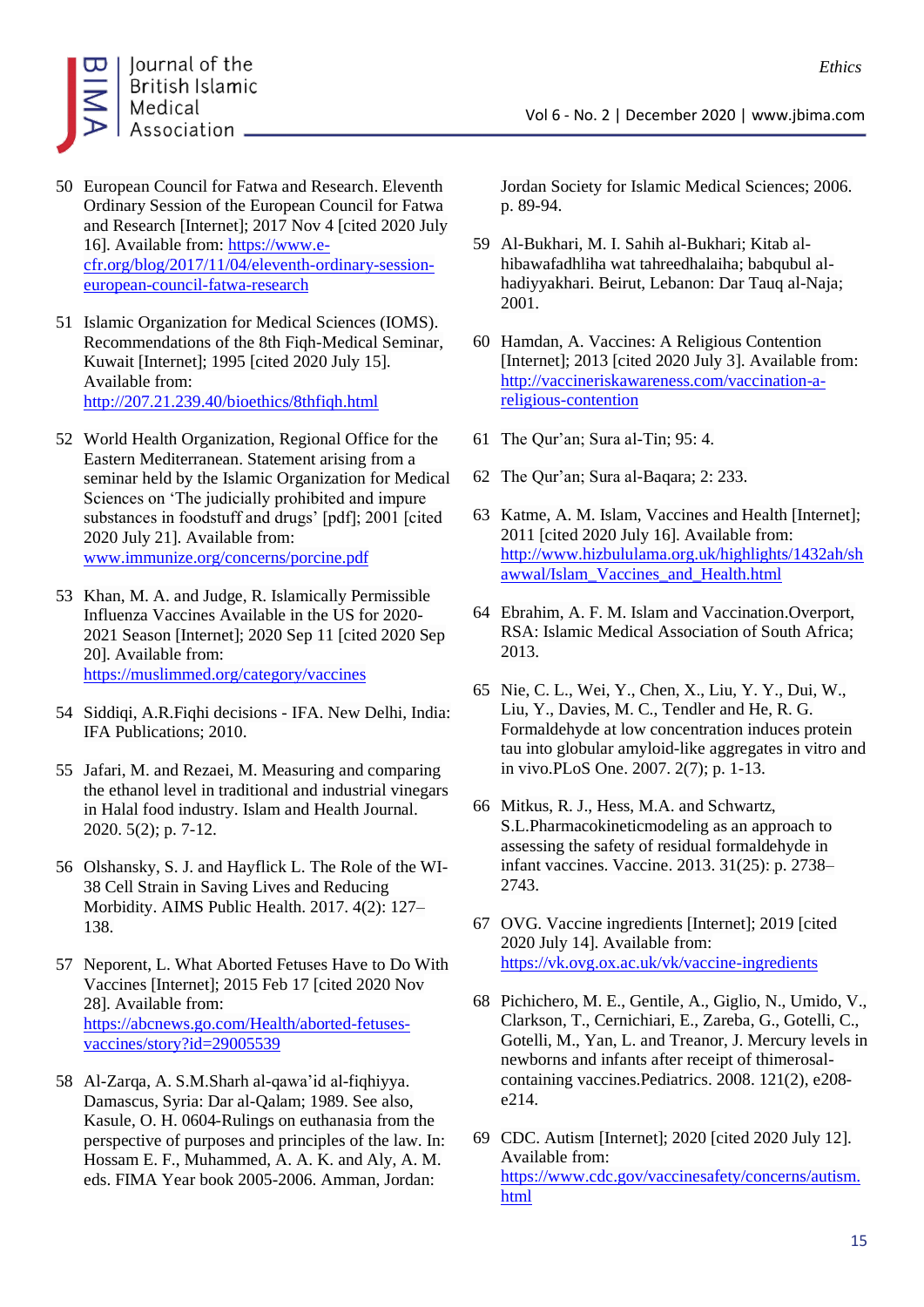

- 70 CDC. Questions about HPV vaccine safety [Internet]; 2020 [cited 2020 July 15]. Available from: [https://www.cdc.gov/vaccinesafety/vaccines/hpv/hpv](https://www.cdc.gov/vaccinesafety/vaccines/hpv/hpv-safety-faqs.html) [-safety-faqs.html](https://www.cdc.gov/vaccinesafety/vaccines/hpv/hpv-safety-faqs.html)
- 71 Alarabiya. Islamic group slams anti-polio vaccine fatwas [Internet]; 2014 Feb 27 [cited 2020 July 18]. Available from: [https://english.alarabiya.net/en/News/middle](https://english.alarabiya.net/en/News/middle-east/2014/02/27/Islamic-group-criticizes-fatwas-against-polio-vaccines.html)[east/2014/02/27/Islamic-group-criticizes-fatwas](https://english.alarabiya.net/en/News/middle-east/2014/02/27/Islamic-group-criticizes-fatwas-against-polio-vaccines.html)[against-polio-vaccines.html](https://english.alarabiya.net/en/News/middle-east/2014/02/27/Islamic-group-criticizes-fatwas-against-polio-vaccines.html)
- 72 Kennedy, J. Vaccine hesitancy is not a 'Muslim' problem [Internet]; 2019 Feb 24 [cited 2020 July 17]. Available from: [www.aljazeera.com/indepth/opinion/vaccine](http://www.aljazeera.com/indepth/opinion/vaccine-hesitancy-muslim-problem-190218092533092.html)[hesitancy-muslim-problem-190218092533092.html](http://www.aljazeera.com/indepth/opinion/vaccine-hesitancy-muslim-problem-190218092533092.html)
- 73 Oberste, M. S. and Lipton, H. L. Global polio perspective. Neurology. 2014. 82(20): p.1831–1832.
- 74 CDC. Our progress against polio [Internet]; 2017 [cited 2020 July 1]. Available from: <https://www.cdc.gov/polio/progress/index.htm>
- 75 CDC. Progress Toward Polio Eradication Worldwide, 2014–2015 [Internet]; 2020 [cited 2020 July 12]. Available from: [https://www.cdc.gov/mmwr/preview/mmwrhtml/mm](https://www.cdc.gov/mmwr/preview/mmwrhtml/mm6419a5.htm) [6419a5.htm](https://www.cdc.gov/mmwr/preview/mmwrhtml/mm6419a5.htm)
- 76 Desai, E. Fatwa: # 14948 [Internet]; 2007 March 12 [cited 2020 July 14]. Available from: [http://dar60](http://dar60-nix1.wadns.net/public/question_detail/14948) [nix1.wadns.net/public/question\\_detail/14948](http://dar60-nix1.wadns.net/public/question_detail/14948)
- 77 Aizenman, N. Pakistan raises its guard after 2 Polio vaccinators are gunned down [Internet]; 2018 [cited 2020 July 20]. Available from: [https://www.npr.org/sections/goatsandsoda/2018/01/](https://www.npr.org/sections/goatsandsoda/2018/01/23/580002283/pakistan-raises-its-guard-after-two-polio-vaccinators-are-gunned-down) [23/580002283/pakistan-raises-its-guard-after-two](https://www.npr.org/sections/goatsandsoda/2018/01/23/580002283/pakistan-raises-its-guard-after-two-polio-vaccinators-are-gunned-down)[polio-vaccinators-are-gunned-down](https://www.npr.org/sections/goatsandsoda/2018/01/23/580002283/pakistan-raises-its-guard-after-two-polio-vaccinators-are-gunned-down)
- 78 Polio Global Eradication Initiaitive (PGEI). Afghanistan Taliban's 'Declaration regarding Polio Eradication' [Internet]; 2013 [cited 2020 July 2]. Available from[: http://polioeradication.org/news](http://polioeradication.org/news-post/afghanistan-talibans-declaration-regarding-polio-eradication/)[post/afghanistan-talibans-declaration-regarding](http://polioeradication.org/news-post/afghanistan-talibans-declaration-regarding-polio-eradication/)[polio-eradication](http://polioeradication.org/news-post/afghanistan-talibans-declaration-regarding-polio-eradication/)
- 79 Sulaiman, K. D. An assessment of muslims reactions to the immunization of children in northern Nigeria. Medical Journal of Islamic World Academy of Sciences. 2014. 109(1567). p. 123-132.

80 News24. Vaccine boycott spreads polio [Internet]; 2004 [cited 2020 July 10]. Available from: [https://www.news24.com/News24/Vaccine-boycott](https://www.news24.com/News24/Vaccine-boycott-spreads-polio-20040211)[spreads-polio-20040211](https://www.news24.com/News24/Vaccine-boycott-spreads-polio-20040211)

Vol 6 - No. 2 | December 2020 | www.jbima.com

- 81 Jegede, A. S. What Led to the Nigerian Boycott of the Polio Vaccination Campaign? PLoS Medicine. 2007. 4(3), e73.
- 82 Murphy. J. Distrust of US foils effort to stop crippling disease. Baltimore Sun [Internet]; 2004 [cited 2020 July 16]. Available from: [https://www.baltimoresun.com/news/bal-polio0104](https://www.baltimoresun.com/news/bal-polio0104-story.html) [story.html](https://www.baltimoresun.com/news/bal-polio0104-story.html)
- 83 Ali, M. and Maravia, U. Seven Faces of a Fatwa: Organ Transplantation and Islam. Religions. 2020. 11(2), 99.
- 84 Caeiro, A. Facts, Values, and Institutions: Notes on Contemporary Islamic Legal Debate. American Journal of Islam and Society. 2017. 34(2), 66-98.
- 85 Medicines and Healthcare products Regulatory Agency. Regulatory approval of Pfizer / BioNTech vaccine for COVID-19 [Internet]; 2020 Dec 2 [cited 2020 5 Dec]. Available from: [https://www.gov.uk/government/publications/regulat](https://www.gov.uk/government/publications/regulatory-approval-of-pfizer-biontech-vaccine-for-covid-19) [ory-approval-of-pfizer-biontech-vaccine-for-covid-](https://www.gov.uk/government/publications/regulatory-approval-of-pfizer-biontech-vaccine-for-covid-19)[19](https://www.gov.uk/government/publications/regulatory-approval-of-pfizer-biontech-vaccine-for-covid-19)
- 86 Wifaqululama. Pfizer / BioNTech COVID-19 Vaccine; Fatwa ID: 00029 [pdf]; 2020 Dec 6 [cited 2020 Dec 6]. Available from: <https://www.wifaqululama.co.uk/wifaq-pfizer>
- 87 Limbada, A. Is Covid-19 Vaccine Halal? [Internet]; 2020 Dec 6 [cited 2020 Dec 6]. Available from: [https://www.tafseer-raheemi.com/covid-19-vaccine](https://www.tafseer-raheemi.com/covid-19-vaccine-halal)[halal](https://www.tafseer-raheemi.com/covid-19-vaccine-halal)
- 88 Shabbir, Y. Is the Pfizer BioNTech Covid-19 Vaccine Halal? [Internet]; 2020 Dec 5 [cited 2020 Dec 5]. Available from: [https://islamicportal.co.uk/is-the-pfzier-biontech](https://islamicportal.co.uk/is-the-pfzier-biontech-covid-19-vaccine-halal/)[covid-19-vaccine-halal](https://islamicportal.co.uk/is-the-pfzier-biontech-covid-19-vaccine-halal/)
- 89 5 Pillars UK. Fatwa: Pfizer COVID-19 vaccine declared 'halal' [Internet]; 2020 Dec 7 [cited 2020 Dec 7]. Available from: [https://5pillarsuk.com/2020/12/07/fatwa-pfizer](https://5pillarsuk.com/2020/12/07/fatwa-pfizer-covid-19-vaccine-declared-halal)[covid-19-vaccine-declared-halal](https://5pillarsuk.com/2020/12/07/fatwa-pfizer-covid-19-vaccine-declared-halal)